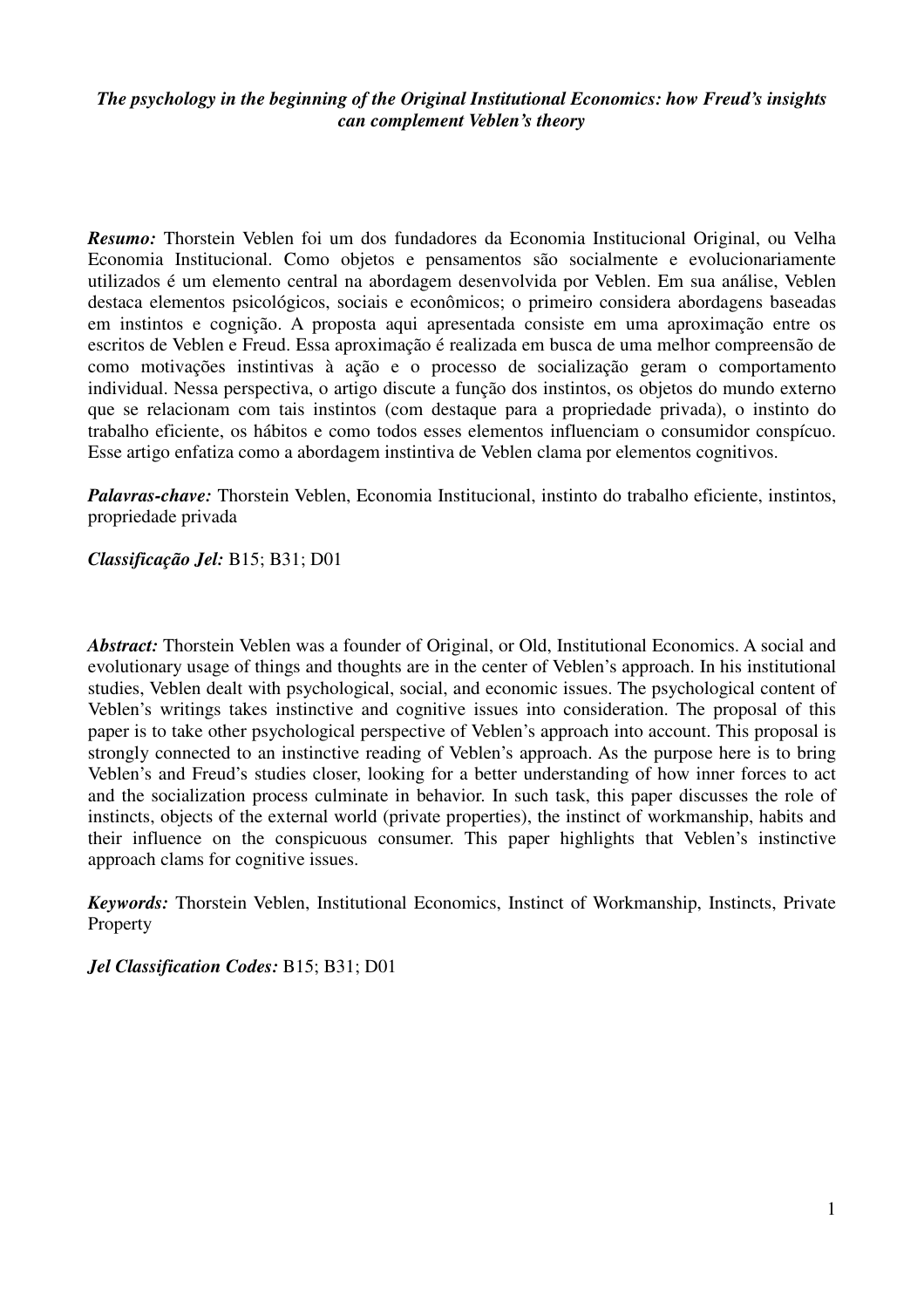### *Introduction*

Published in 1899, Thorstein Veblen's *The Theory of the Leisure Class* deals with psychological, social, and economic issues of how institutions interfere in the behavior of people according to an evolutionary perspective. For Veblen neither individuals nor institutions are taken for granted, individuals and institutions are both analyzed by Veblen since the beginning of their existence. The focus of *The Theory of the Leisure Class*, as well as a large number of Veblen's latter writings, is the social creation of habits of thought, institutions and their consequences over the behavior of people in society. After Veblen's first book, other economics studies took institutions into account. Some years later this kind of approach was nominated as Institutional Economics (Hamilton, 1919). Currently, one can perceive a considerable amount of economics studies called, or even self-proclaimed as institutional. Works in a Veblenian tradition are identified with an "Old" Institutional Economics or, in better words, an Original Institutional Economics.

 The psychological importance in the Original Institutional Economics is strongly stressed taking into consideration how individuals learn within a society composed by institutions (see Dugger, 1980; Hodgson, 2003; Searle, 2005). This concern has been analyzed more closely by what is recognized today as cognitive psychology (see Hodgson, 1985; Melody, 1987; Redmond, 2006; Stein, 1997). Although cognitive psychology can be seen as generating plausible and important insights, one is left with the fact that Veblen's works was written under the prevalence of another paradigm in psychology and Veblen dealt with it. Insights from this psychological paradigm had been formally introduced as instinctive theory which had been a prominent area in psychology until 1920's. The decline of the instinctive theory relied on analyses strongly based on unconscious and subjective issues. Such analytical perspectives inserted "black boxes" into the instinctive theory.

 Veblen developed his institutional approach based on an instinctive psychology (see Asso and Fiorito, 2004, and Twomey, 1998). The decline of instinctive psychology had been coincident with the rise of psychological behaviorism and its behavioral laws. According to Rutherford (2000) the change in psychological analysis deeply contributes to the lessening of the importance of Institutional Economics among economics' studies. As stated by Asso and Fiorito (2004), applications of psychological behaviorism to Economics, Institutional Economics included, showed itself exceedingly restrictive as it did not take into account important issues, such as cognition. The proposal of this paper is deep explore the psychology which supports Veblen's institutionalism. To respect the context which Veblen wrote his studies, the instinctive theory is taken into account. However, an argument here introduced is: Veblen's instinctive approach deal with cognitive issues – actually the former reclaims the latter.

The purpose here is to bring Veblen's and Freud's studies closer. Sigmund Freud is known as the founder of psychoanalysis. The instinctive theory had been formally presented in the beginning of  $20<sup>th</sup>$  under the lenses of psychoanalysis. Hence, Freud's writings were chosen as a guideline to deep explore instinctive features of Veblen's approach. Therefore, this paper searches for a better understanding of how inner forces to act and the socialization process culminate in behavior. This will be done in Veblen's sense of drawing on psychology to having a say in economic behavior in line with Veblen's institutionalism. There are some considerations which should be stressed in this introduction. This study focus on the economics field and thus therapeutic aspects will be not considered. A further point is that, despite its enormous contribution to psychology, Freud's approach holds many "black and white" categories and "black boxes" – such as the already highlighted unconscious and subjective issues. In Veblen's institutionalism there is no space for "black boxes" and "black and white" categories. Here, psychoanalysis supports the hypothesis that there is a much larger grey area concerning decision making.

To accomplish such a task, this paper has been organized as follows. The next section shows Veblen's and Freud's similar concepts of instinct as well as the complementarity of both approaches with regard to how instincts are put in practice. In such perspective the relationship between individuals and objects is emphasized. This discussion offers an important economic insight about how private properties become purposes for instinctive impulses, as well as how private properties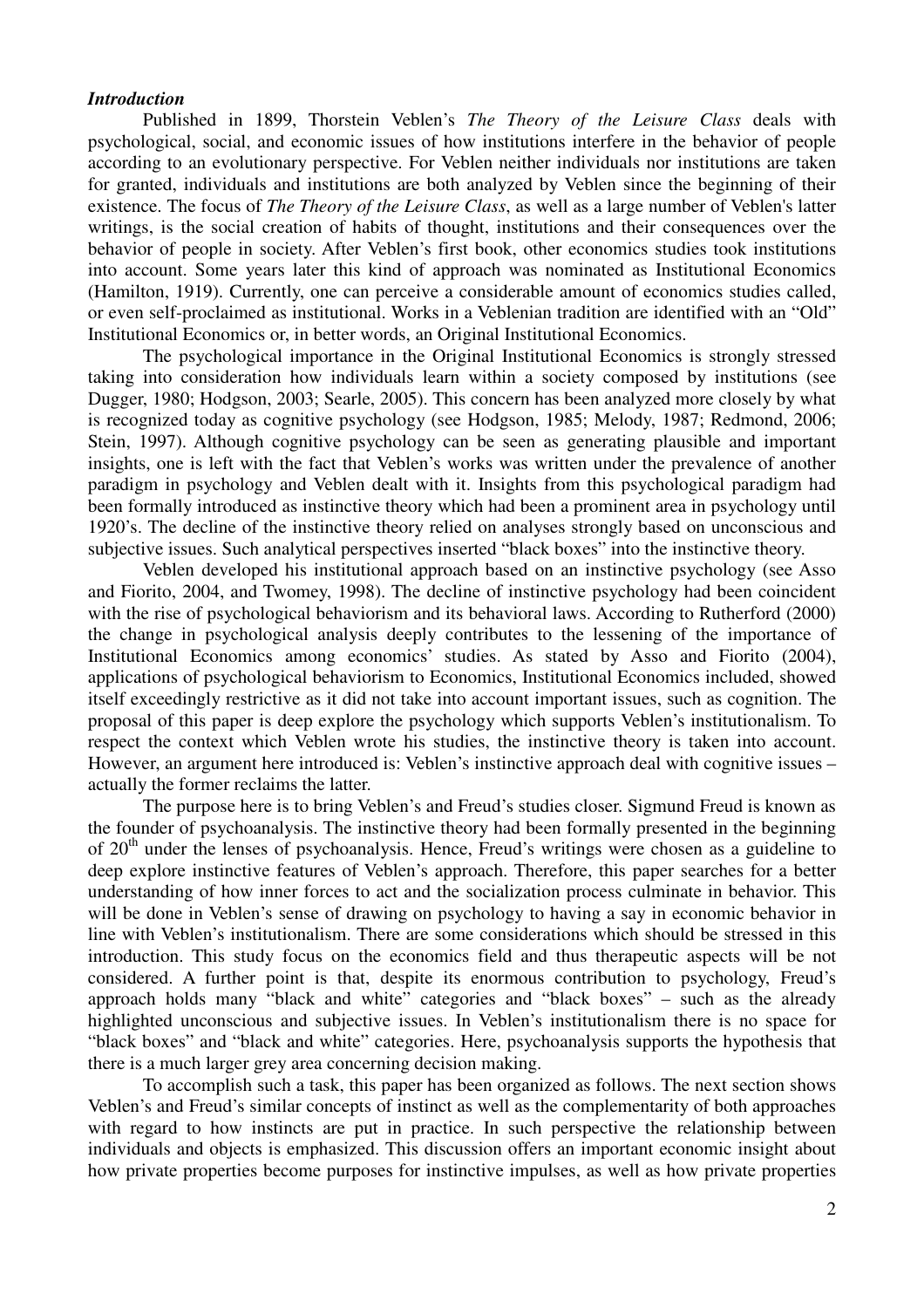are incorporated in decision making. The second section highlights Freud's structure of mind as Id, Ego, and SuperEgo, discusses how it relates to the previous discussion and its importance to how people establish relationships among private proprieties. In what follows, the logic built in previous items is applied to Veblen's notion of conspicuous consumption, highlighting the relationship between consumers and goods which allows highlighting other insights of Veblen's approach to consumption. Some final considerations close the essay.

# *Instincts, emulation, and private properties*

Thorstein Veblen is considered one of the founders of the Original Institutional Economics. Veblen's writings had been largely analyzed and documented. Generally, such studies regard the importance of Veblen for Institutional Economics and methodological issues (see Hodgson (2004b), Mayhew (1987), Monasterio (1998), Peukert (2001) and Rutherford (1984)). Regarding methodology two topics are emphasized: the unfulfilled development of the Veblenian Evolutionary approach (see Mayhew (1998) and Rutherford (1998)) and the abduction of Darwinism Evolution to the social field<sup>1</sup> (see Cordes (2007), Hodgson (2004c, 2008)).

*Central aspects of Veblen's institutionalism* – In general lines, Veblen's institutionalism takes into account the evolution of thoughts of people in a society. In the Veblenian perspective evolution does not mean improvement, but a cumulative modification. For Veblen (1909, 1919) a society is a scheme of institutions which are outgrowths of habits. The notion that institutions come from habits is something strong in Veblen's theory, it occurs because Veblen's focus is an evolutionary perspective of societies and how elements socially created impact on personal behavior and decision making. The center of Veblen's theory is how a common usage of things and thoughts take place in the social environment. In such perspective institutions can be understood as manifestations of habits and regularities which generated foreseeable occurrences in thoughts and behaviors. What are usually choosen for lunch, table manners, money, law and dress code are examples of institutions.

Hodgson (1998) defines the Veblenian concept of habit as a largely non-deliberative and self-actuating propensity to engage in a previously adopted pattern of thought or behavior. It is important to highlight the difference between habit and repetition as well as the distinct among that concepts and behavior. A habit is a form of self-sustaining non-reflective thought or behavior that arises in repetitive situations, but habit is not repetition (Hodgson, 2004a). Habits are formed through repetition; they are influenced by prior activity and have durable and self-sustaining qualities (Hodgson, 2002a). Habit does not mean thought or behavior either. It is a propensity to think or behave in particular way in specific situations. Hence, habits can be unused for a long time since they may exist even if it is not manifested. Habits are potential thought or behavior; they can be triggered by an appropriate stimulus or context (Hodgson, 2002a, 2004a).

Despite Hodgson attention on habits of thought and behavior, Veblen focused much more in habits of thought and its consequences in behaviors. In Veblen's perspective of socialization, what people lived, saw, or was taught about things which occurred before is a feature deeply marked in modern civilizations. Consequently, nowadays communities have a historically established system of habits of thought. The conventional accomplishes present in a society can be understood as branches of learning. Concepts of objects and how to use them are subjects of individual comprehension through institutions (Veblen, 1899, 1906, 1909).

*Instincts* – Veblen's institutionalism became well-know by its evolutionary approach regarding habits, institutions and their relationships. Indeed, they are the central elements in Veblen's analysis. However, there are other aspects of Veblen's approach of decision making which can be further explored, such as Veblen's concept of instinct. Veblen's and Freud's concepts of

<sup>&</sup>lt;sup>1</sup> Nowadays, there are some researchers who work hard to discuss and develop contemporary insights about the abduction of biological concepts to economic field looking for an evolutionary approach. Among those studies contributions of Geoffrey Hodgson and Richard Nelson are highlighted (see Hodgson (2002b), Hodgson & Knudsen (2006, 2007), Nelson (2006, 2007)).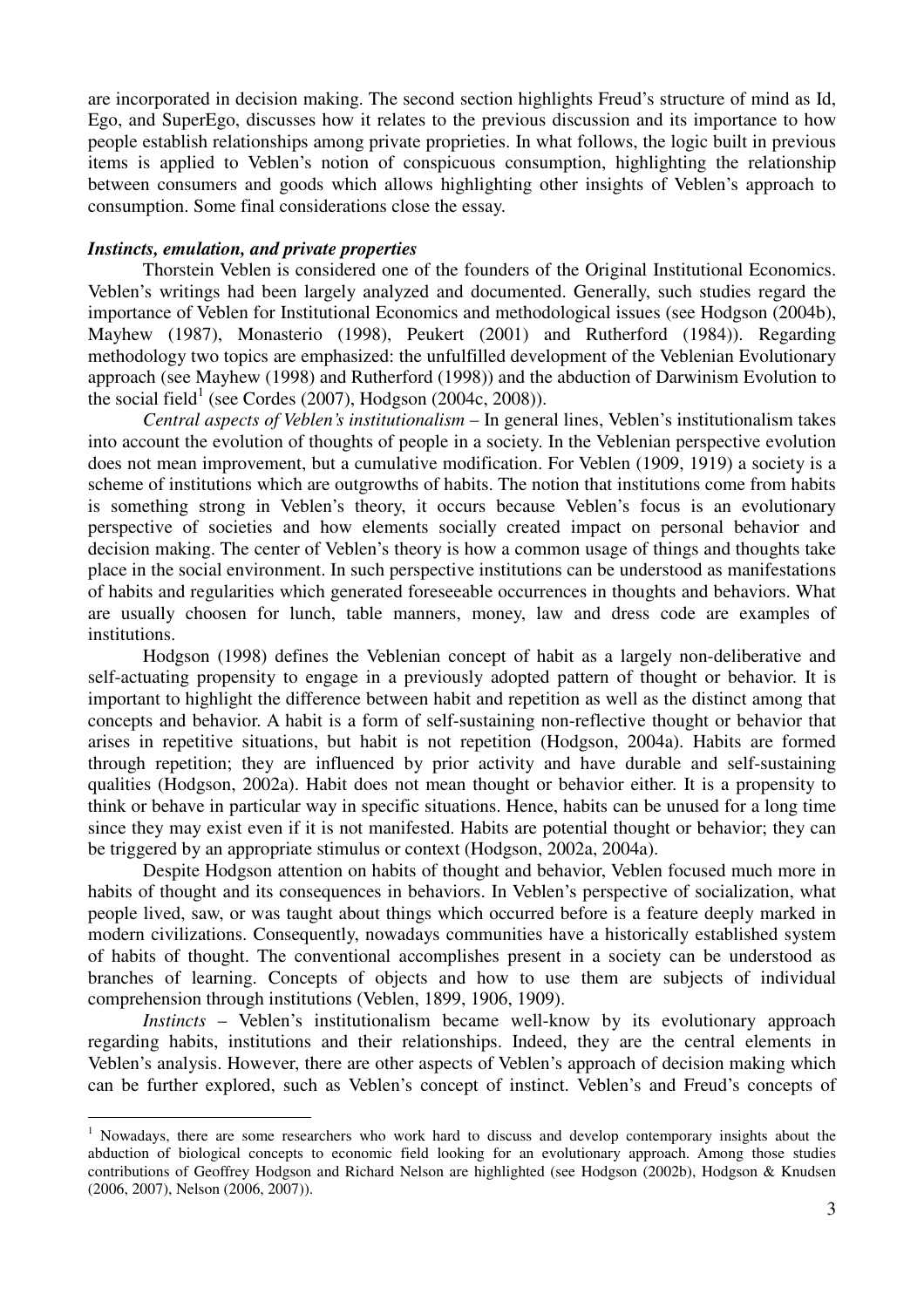instinct are similar and complementary. For Veblen (1914) the prime manifestation of human behavior is conditioned by amoral instincts and developing skills naturally endowed<sup>2</sup>. According to Freud (1915a) instinct is an extremely complex concept which can be understood as mental stimulus generated inside the organism. An instinct is a power of constant impact which is impossible to run away from. To perform pressure is common in every instinct; to execute pressure are instincts' own existences. What human beings desire is a response to instincts and it is established by pleasures and pains (Veblen,  $1914$ )<sup>3</sup>. Both Veblen and Freud stressed that the concept of instinct is still hazy (Freud, 1915a; Veblen, 1914). The argument of Veblen (1914) for the use of this concept is that Institutional Economics does not need an extremely precise concept of instinct to analyze nature and development of institutions and habits. Freud (1915a) and Veblen (1914) agree that despite the obscurity of the concept of instinct, it is indispensable to psychological issues of decision making. This affirmation is consistent with the theories they developed.

Another point to take into account regarding Veblen's and Freud's concepts of instinct is that the consequent pleasures and pains generated vary in intensity and according to a large numbers of interrelated factors, such as situation, learning, and goals. Hence, it is impossible to put a mathematical function, as a lot of economists love. The result of an instinctive impulse is a search for pleasure. An instinct motivates such search, but it does not mean that satisfaction always occurs (Freud, 1915b). An instinct can stay in a "state of unpleasure" over time. This unsatisfactory period varies from an instinctive impulse to another and just in rare cases it corresponds to a life time. As example, the instinctive impulse to reproduce the specie can be in a "state of unpleasure" for a long time. The same cannot occur with the instinctive impulse to eat.

The goals of instincts are always clear; they are, mainly: food, water, and protection. Instincts and their goals do not change; what can change is how these goals can be achieved. Such modifications are not a matter of impulse anymore; it is about ways and means to get things done. For example, there is an instinctive impulse to eat; however, people do not eat just guided by this instinct. People use to eat according to a standard: meals are divided through the day; each meal can be divided concerning the kind of nutrients which should be eaten; specific types of food can be avoided because they are seen as not healthy, or some types of food are eaten only in special occasions. The instinctive impulse is put on practice by the interaction of people with the external world, specifically with objects of the external world, such as the instinctive impulse to eat and food (Freud, 1915b; 1923). How people deal with objects of the external world varies from a person to another, such as what and how people eat. What is usual among people is the establishment of a relationship among instincts and types of objects which make the pleasure possible. As example, Brazilians eat different things but there is a Brazilian usual lunch – rise, beans and meat.

*Instincts and objects* – This instinct-object relationship does not originally exist and it can change over time or be rigidly fixed. It is a matter of how people learn to put their instincts impulse in practice. Instincts-objects relationships are social issues since a large number of objects of instincts are presented, directly or indirectly, by other people than the person who is dealing with the instinctive impulse. Such as in the beginning of life, when babies know just a few objects which can satisfy instincts – as example, milk and little toys – the bigger part of those elements is directly introduced by other people – as milk and little toys. Otherwise, baby's survival would be impossible. For a teenager or an adult the direct introduction of an object of instinct by other person

<sup>2</sup> For Veblen the notion of morality comes from sociability. This concept, as used by Veblen, recovered to its *Latim* origins consequently it is what concerns to custom. When Veblen analyses moral in a society it does not regard to ethic. Hence, actions which occur before the sociability, such as behavior of a baby or a child, are impossible to be moral or they have a low level of morality since its sense has not been comprehended yet.

 $3$  The pleasures-pains duality in Veblen's theory can be somehow tricky to work with. This point can be illustrated by some of Veblen's words in the introduction of *The Instinct of Workmanship and the State of Industrial Arts*: "Nothing falls within the human of things desirable to be done except what answers to these native [instinctive] proclivities of man. These native proclivities alone make anything worth while, and out of their working emerge not only the purpose and efficiency of life, but its substantial pleasures and pains as well" (Veblen, 1914, p. I).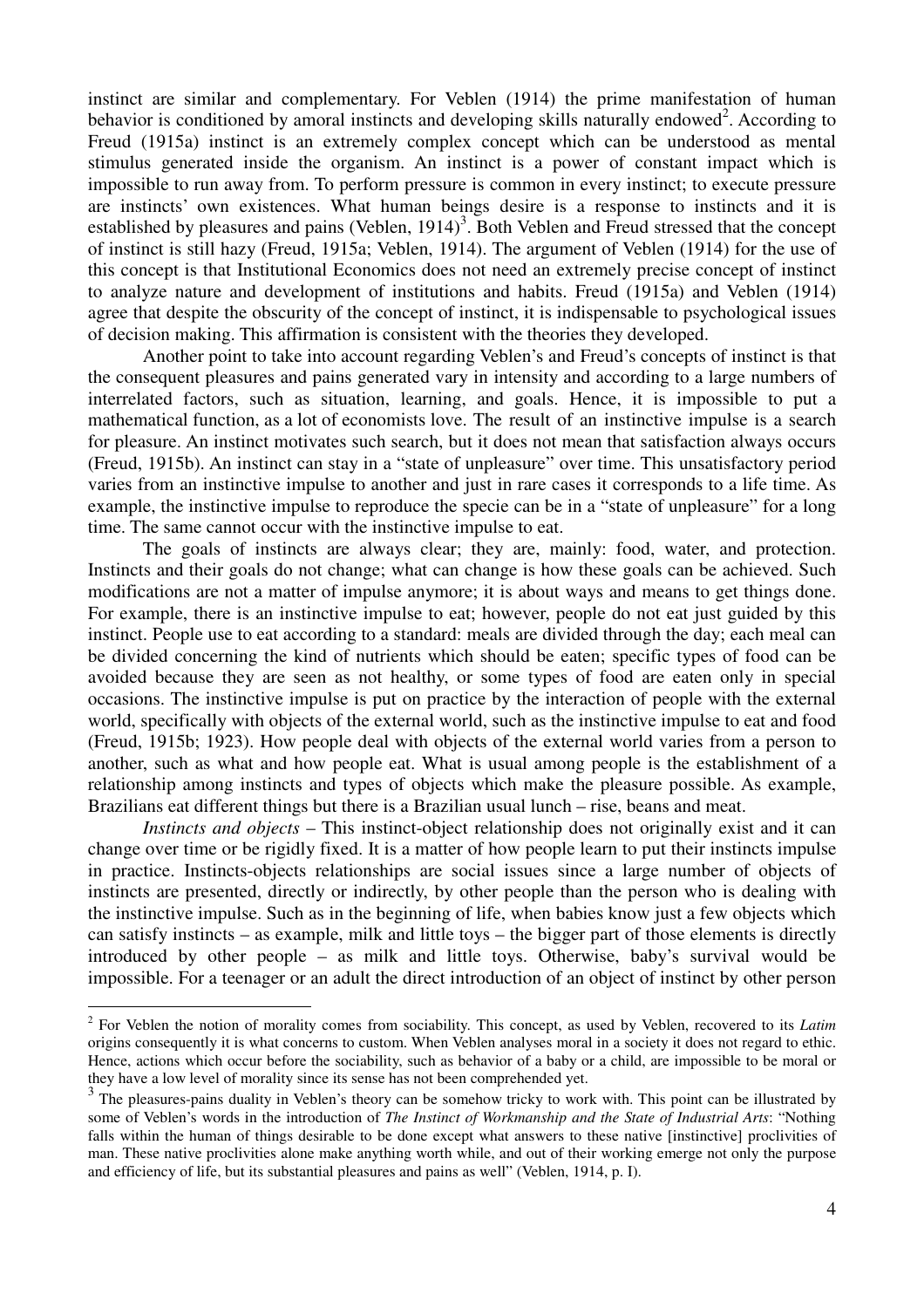can also occur. But an indirect introduction is more likely because teenagers and adults have already been socialized.

Even in materially less sophisticated societies adults show to babies and children objects of instincts. In less developed communities, it is a usual matter of subsistence; in developed societies it can be connected to quality of life. Independent of the motive, there is a cultural learning about how to use and acquire objects of the external world to satisfy instincts. The sociability which mediates the acquisition of objects is expressed in institutions and their evolution. For Veblen (1909, 1919) each new situation is a variation of what has gone before. A change of standards is gradual and it almost never totally substitute a previous standard once accepted - it is a cumulative process of institutional change (Veblen, 1899, 1909). In being so, this cumulative process assists the building of instinct-object relationships.

The cumulative process is part of a developed society. The past of a society is essential to understand it, society's historicity is expressed in its institutions. Veblen (1899) stresses a particular type of institution as extremely important for the establishment of instincts-objects relationships: the leisure class, the higher social class in material terms. According to Veblen (1899), the leisure class can be found in its best development in modern societies, because, in modern societies, distinctions among classes are clearly observed as a result of employments differences. As highlighted by Veblen (1899) upper classes are by custom exempt or excluded from industrial occupations and they are reserved to certain employments that contain a degree of honor. To be considered part of an upper class or even part of the leisure class means status. Tasks, situations, and *objects* seemed as components of the leisure class become a strong signal of success. The institution of leisure class is an outcome of discrimination about what is worthy and what is not (Veblen, 1899).

For Veblen (1899) the evolution of culture generates the leisure class coincident with the beginning of ownership. They are results of conventional facts perpetuated into the social structure. The central point is that the leisure class and ownership started together. Both arise from the desire of successful people to put their prowess in evidence. Ownership is not just about property or personal consumption, it is also a question of convention about how to show the use of goods. In this way a consistent system of property is gradually installed (Veblen, 1899). For Veblen (1899) wherever there is private property people are distinguished by the possession of goods which is an efficient way to socially express wealth.

Veblen (1899) stresses that in a society where almost all goods are private properties, the necessity to earning a livelihood is a powerful and a constant incentive for the poorer class. As soon as their substance is granted, emulation becomes a key guideline to behavior. Consequently, for Veblen (1899), there is social selection among people based on the capacity to emulative behave according to the leisure class way of life. In this logic, there is a personal comprehension of how to seek achievements which can be expressed in a concrete and objective way, as to perform leisure class' takes or buy leisure class' goods (Veblen, 1899). In a Veblenian perspective, through the socialization process, institutionalized procedures about which objects – private properties – should satisfy instincts taught people how they should deal with their inner impulses to material ends. This process culminates in instincts-objects relationships which have private properties as objects.

*Instinct of workmanship* – The instinct of workmanship is a concept frequently used by Veblen in his analyses. However, Veblen did not introduce it in a clear or unambiguous way. According to Veblen (1899, p. 29):

As a matter of selective necessity, man is an agent. He is, in his own apprehension, a center of unfolding impulsive activity – "teleological" activity. He is an agent seeking in every act the accomplishment of some concrete, objective, impersonal end. By force of his being such an agent he is possessed of a taste for effective work, and a distaste for futile effort. He has a sense of the merit of serviceability. This aptitude or propensity may be called the instinct of workmanship.

This definition of the instinct of workmanship is based on the analytical object of *The*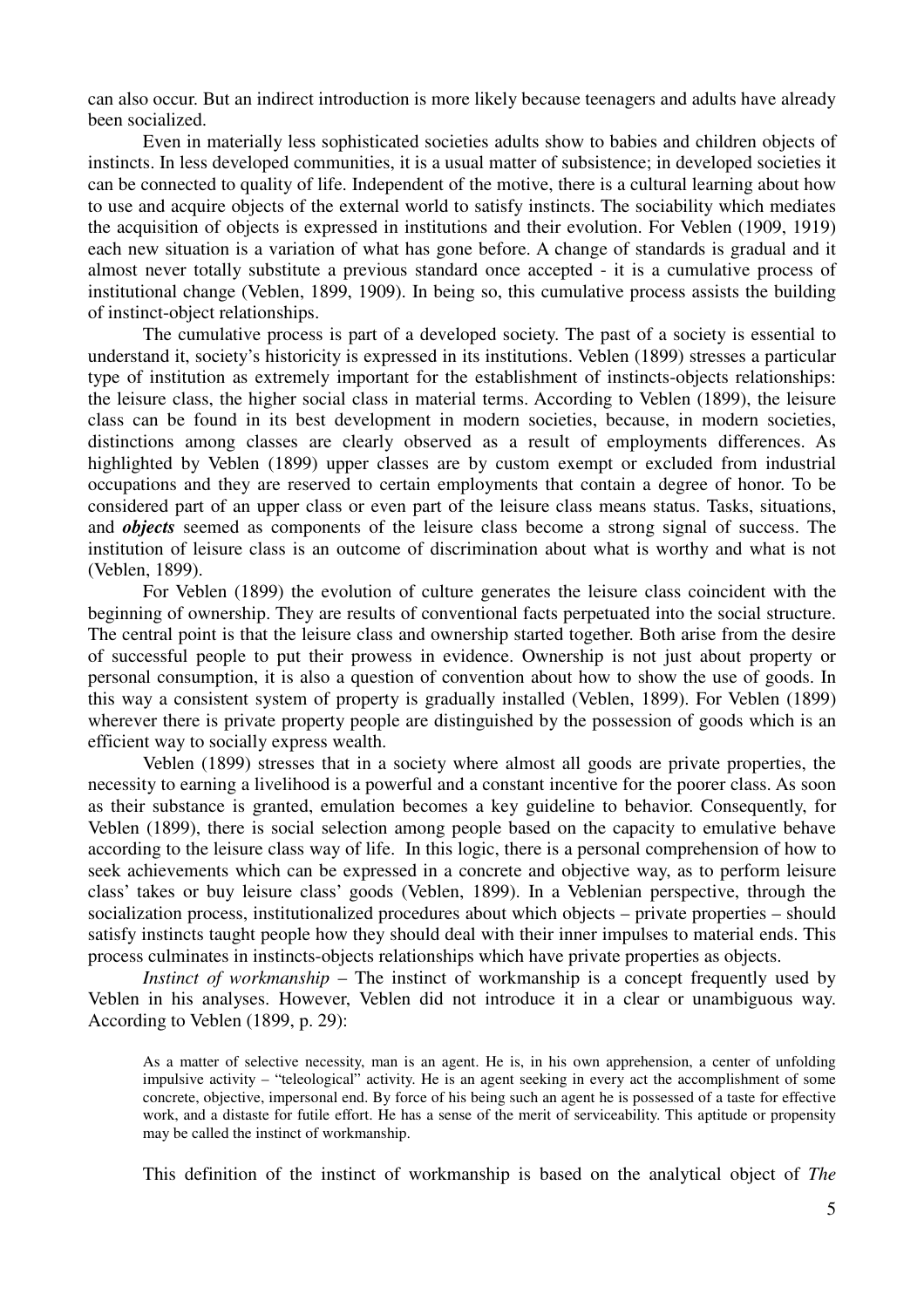*Theory of the Leisure Class*: the importance of the leisure class for the schemes of life in a society. Hence, an additional definition of the instinct of workmanship, which is complementary to the previously introduced, can be useful to understand how that notion is applied in this paper:

Chief among those instinctive dispositions that conduce directly to the material well-being of the race, and therefore to its biological success, is perhaps the instinctive bias here spoken as the sense of workmanship (Veblen, 1914, p. 25).

Despite Veblen's reference to the instinct of workmanship as the sense of workmanship, the instinctive naming is more recurrent. As a consequence, according to the definitions presented, it is possible to affirm that the instinct of workmanship is directly related to the instinctive dispositions whose pressure is satisfied by the material well-being provided by objects. According to Cordes (2005), Veblen's instinct of workmanship is a generic human feature that guides their lives to the use of objects that give purpose to actions. As stated by Veblen (1989, 1914), the instinct of workmanship is one of the most important motivations to action.

The instinct of workmanship represents several instinctive aptitudes in many levels (Veblen, 1914). The instinct of workmanship, however, can be seen a not an instinct *per se*. Institutionalist authors, such as Cordes (2005), accept the conceptualization of the instinct of workmanship as a different category, an almost instinct, as it were. It is part of habits and institutions of the external world that becomes deeply internalized by people's decision making. The instinct of the workmanship, thus, can be seen not an inner property of the self as it is something which belongs to the external world, but it can be seen as almost an instinct. Instead of dealing with a transposition of something which belongs to the external world to the inner part of the decision makers, the instinct of the workmanship can be seem as the deepest element of the external world in people's decision making. Therefore, it is possible to affirm that Veblen (1914) emphasizes a lower level of habituation which mediates the creation of instincts-objects relationships: the instinct of workmanship. As a lower level of habituation, the instinct of workmanship is connected to a collective knowledge regarding ways and means socially created (Veblen, 1914). The instinct of the workmanship includes a defined purpose; it is the idea of the efficient and emulative use of objects satisfactorily to material aim (Veblen, 1914). But, as implied before, the instinct of workmanship is not an instinct itself.

The motive for a special denomination for the habit called instinct of workmanship is its place in, what can be understood as, a habitual procedure chain. The instinct of workmanship is a basic kind of habit which supports every other habitual procedure in the emulative logic. The instinct of workmanship can be understood as a meta-habit. This habitual procedure is extremely deep in the deliberation process and it is central in the emulative behavior. When this emulative demonstration of status through private properties – objects - fails, pains take place (Veblen, 1899; 1914). In Veblen's explanation about the instinct of workmanship, there is the necessity of an overarching, encompassing and well-established system of private properties. Taking into account that features of products are a matter of collective knowledge, the system of private properties must be well-established enough to enable comparisons among individuals' actions.

*Displeasure institutionally built* – According to this logic, the pleasure and displeasure – which are felt as result of the incorporation of private property, as a way to satisfy an instinct  $-$  is established through emulative reasoning. By emulation, people learn which properties should be included in their decision making and how to acquire them. So, displeasure can be not physical. Indeed, a large number of cases of displeasure are mental phenomena. The desire for the status established by the leisure class is a consequence of objects successfully incorporated in the relationship with instincts. By comparison with others, a person feels if her/his endowment of properties is adequate or not.

This process is not a deterministic one. It is possible to perceive levels of pleasure as well as properties that can be pleasant in a situation but not in another. As an illustration, consider that the use of jeans for a daily occasion can be extremely pleasant, but not for a weeding. Pleasure varies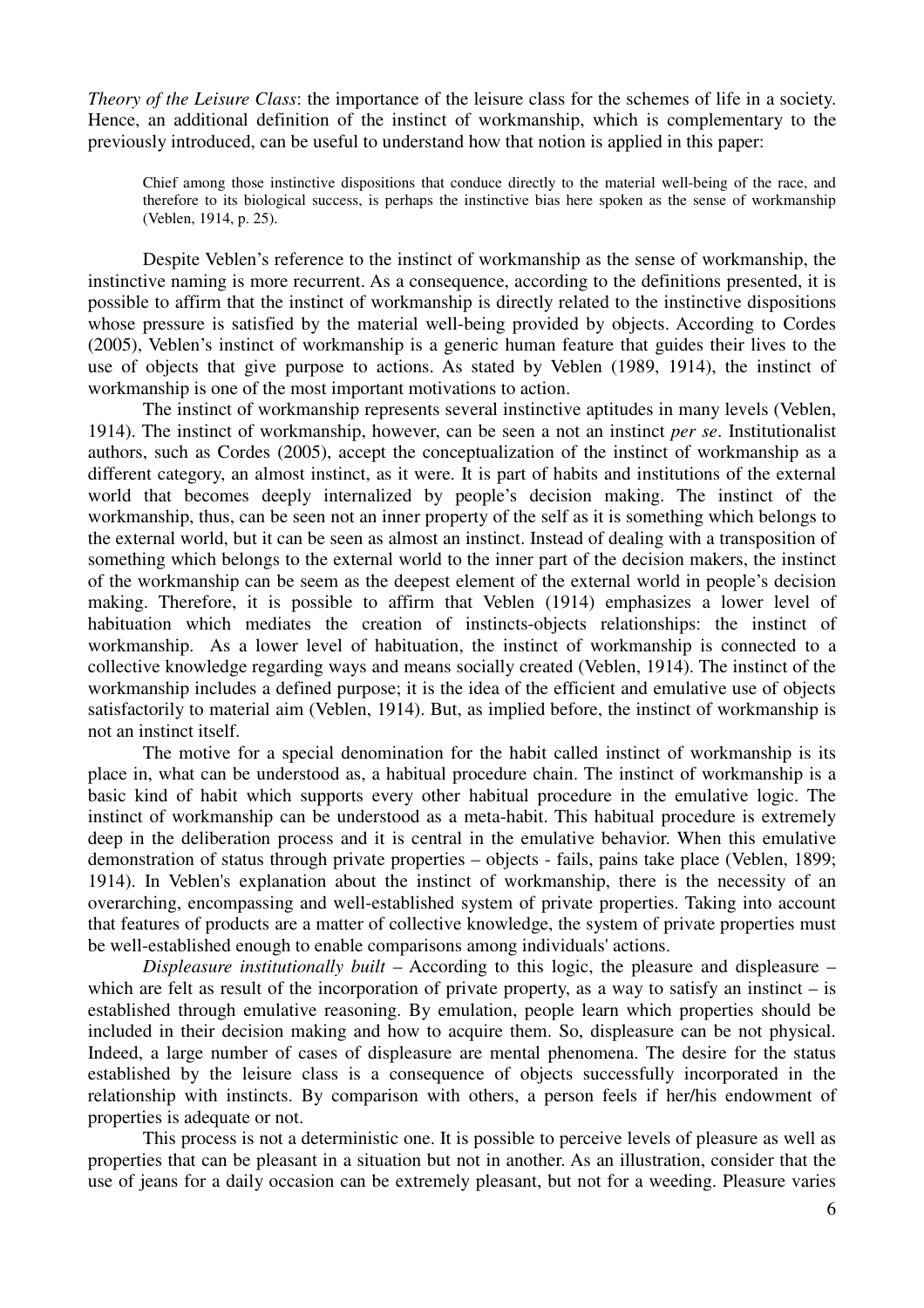according to the habitual use of goods. According to an emulative behavior what can be more expressively shown to other people has a higher social value than what cannot be shown. In addition, what can be compared in a more simple way is more evident in the emulative behavior than what shows a complex comparison. That is why nowadays cars and clothes are so evident in segmenting society. So, a central point is: how private properties highlighted by habits from the leisure class become object which can satisfy instinct taking the decision making process of people into account.

As highlighted before, an instinct is satisfied by the connection to private properties. However, sometimes this connection is not possible and repression takes place. There is a necessary condition for the occurrence of repression: the end of the instinctive impulse must generate displeasure instead of pleasure. This is not a simple process because the satisfaction of an instinct is always joyful, such as when a person is hungry or cold, a meal and a jacket generates pleasure. Hence, when there is repression specific conditions turn pleasure into displeasure (Freud, 1915b). When repression occurs, not only pleasure is felt (as a result of an instinct) but also an unpleasant sensation. As a consequence, in a repressive situation the motivating force of displeasure must be stronger than the pleasure of the satisfaction (Freud, 1915b). For a better explanation of the repression process, the concept of object must be analyzed in further detail.

The concept of object would be reviewed by Freud ten years after his early work on instincts. In *Mourning and Melancholia* (1917) Freud developed the concept of lost object. It represents something which someone had in some sense owned in a previous moment, but then lost it. A belonging is not necessarily a relation of possession, but to be part of an individual's logic. As a consequence, the object is lost when someone had owned it and lost it, as in the case of a physical object; or in the case of an object that used to be present in an individual's logic/habit and it is not anymore. It is possible to emphasize two kinds of lost objects: the object physically lost and the object institutionally lost.

The object institutionally lost is a tension in the emulative logic. This kind of loss is a displearuse which comes from the pressure of a personal incomprehension of the institutionalized way to think and/or behave. Despite the cumulative change of institutions, an institutional modification can be, partly, less understood by people. Because of a change, people will take some time to review their interactively created goals and habits. The process can generate the sensation that some object has been lost, such as the establishment of an alleged higher level of quality of food expressed in a certification. This certification could be imposed by some actor who can obtain advantages with it, such as an entrepreneur or a regulatory agency. As a consequence, the new standard of quality can culminate in an environment partly unknown by buyers of those goods (as for what the certificate means). This lack of knowledge can be interpreted by people as "the environment as we knew it does not exist anymore".

In the case of an object institutionally lost, the displeasure of a repression relies on a negation of the pattern of thought that people were used to. Logics, about how to satisfy an instinct by an object, are not reviewed as soon as the object is not found. Some unsuccessful experiences are necessary to the revision of logics. So, the lost is unsuccessful action(s) in obtain satisfaction by the institutionally created individuals' logics. Not being able to behave according to habits of thought previously established means that goals and concepts which were socially learned are not able to be part of the decision making anymore. The loss of those elements can cause displeasure. This loss is the absence of the object and a failure in obtaining satisfaction on other basis. As a result the object is lost when the instinct is not able to be satisfied.

To accomplish a purpose an instinct establishes a connection to an object. It is only through this link that satisfaction is possible. In a society, people looking for satisfaction of their instinctive impulses adopt habits which generate strong ties among instincts and objects. A social life also introduce to people the logic through which instincts-objects relationships are created – the *instinct of workmanship* and habitual procedures – which show the logic of the appropriation of objects by instincts or the their repression. Accordingly, it is possible to understood repression as a collective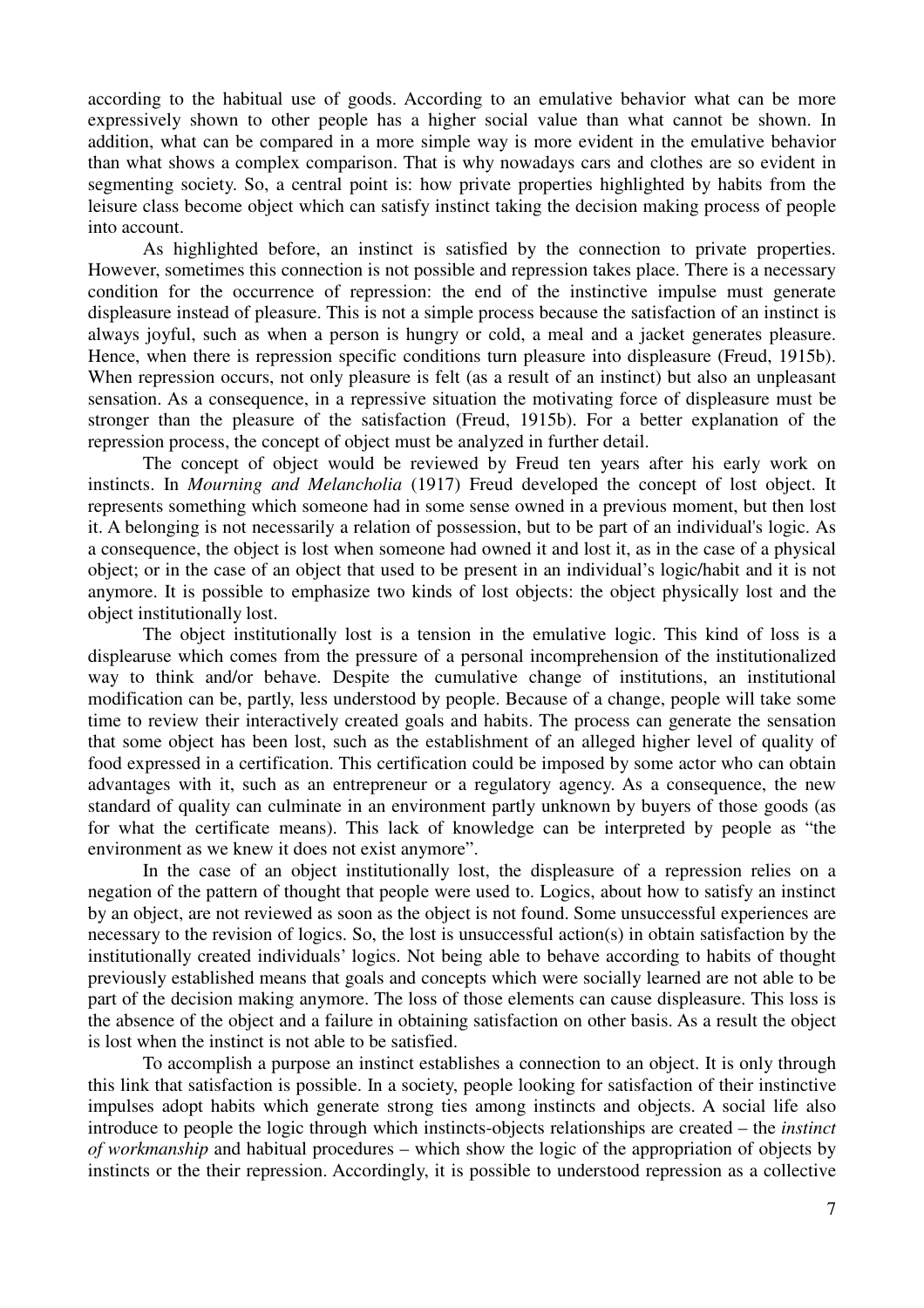learning through habits and institutions. It occurs not just by repression itself, but also by making instincts-objects relationships possible. People institutionally learn how to satisfy an instinct and how to live with an instinct which cannot be satisfied. The repressive process is not something that takes place once for all generating unchangeable results. When there is a repression the link instinct-object is not established, hence there are two possible results: the instinct will still be repressed or a new connection will occur. This new connection is the replacement of the repressed object by other (Freud, 1915b).

There are two manifestation of repression. The first occurs when people built their instinct of the workmanship. Such manifestation of repression takes place before most part of the instinctsobjects relationships is fully established. This repressive procedure happens in the beginning of the life when it is difficult for a learning process takes place. It is more like a convincement since individuals have not built their decision making framework yet. As a bigger part of the decision making is learned by the interaction of people with institutions, in the beginning of their lives such procedure is in its earlier phases or has not been started yet. For example, parents can teach their babies and children, explanation can happen but the usual is: parents show ways and means of life to their sons and daughters looking for acceptance instead understanding when babies and children do not know enough concepts to understand what the parent want to teach. If the explanations of why fruits are healthy food did not occur, children can eat fruits without know why, they eat because they should.

Very young people are more like to be convinced instead of taught because their instinct of workmanship has been not well-established yet. In this moment the repressive feature of institutions is more evident. Freud and other psychoanalysts paid a lot of attention to this phase of life. This is why the psychoanalytical approach of repression has a strong coercive feature. This repressive logic organizes all instinctive impulses in order to generate their connection to properties in an emulative way. This process occurs depending on differences and comparisons socially made which give properties defined ways and means to culminate in pleasure.

The other manifestation of repression involves the performance of institutions and habits of thought. The instinct of the workmanship establishes the basis for action but it is just a method of acting or thinking, it is not the act itself. To act demands that the drive contained in the instinct of the workmanship and habits of thought be put in practice. These activities are socially expressed by habitual behaviors and other institutionalized procedure<sup>4</sup>. The learning of facts and values takes place by the interaction with others. This learning is constantly watched by the "eyes of the society", the social sanction legitimizes opinion and behavior. The comprehension of facts and values takes place by a sense of what is right, beautiful and successful. To be an owner of right, beautiful and successful objects is to be collectively identified as right, beautiful and successful; this is in itself a major source of pleasure.

For adults or even teenagers instincts-objects relationships are established and reinforced according to individuals' backgrounds. Consequently, habits and institutions are essential for a person to learn what can give her/him pleasure or not. By the same process people learn what pleasure is. In a world where material things talk for and to people, the success – recognized by others – of the fitting usage of private properties shapes what a decent and desirable livelihood is. It is not something rigid and invariable which must occur. Flexibility takes place by how habituation happens, so an object can be connected to an instinct over a short or a long time, or repression can happen. But once established, a cumulative process starts. When a private property is emulatively connected to an instinct, pleasure is felt. Reputation, status, esteem, dignity are expressions of this pleasure.

In modern societies, institutions change cumulatively and people are in a never-ending process of learning. Society interferes heavily in individuals' behavior and reasoning, but people who live in the same society can make different uses of the social habitual procedures. People

<sup>&</sup>lt;sup>4</sup> The manifestation of repression is always present, as well as the instinct-object relationship. The first and the second manifestation of repression occur in a continuous and simultaneous way.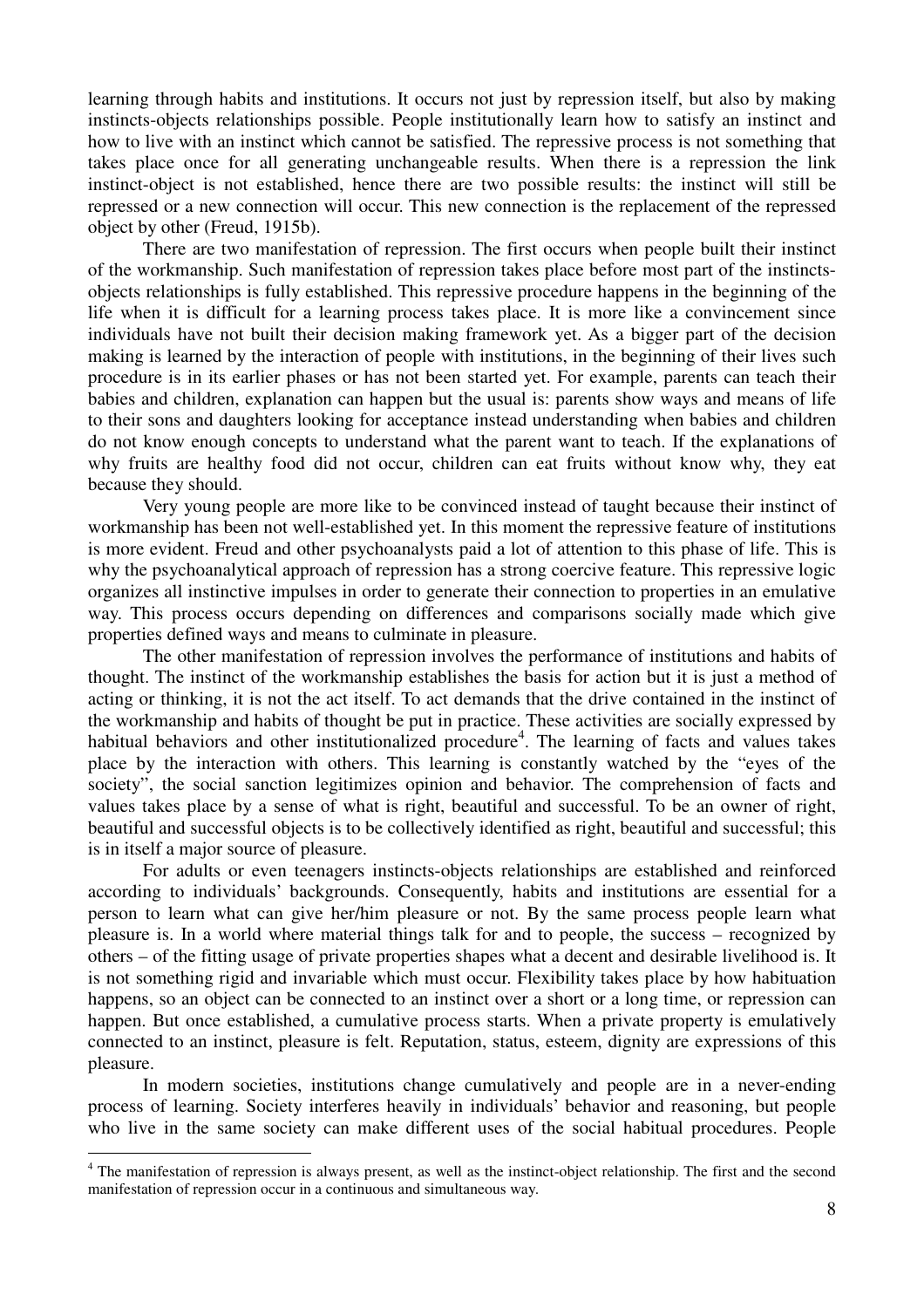internalize social aspects by their interaction with parts of the society. Hence, family, religion, education, television, friends, roommates, neighbors, movies, advertising and others play a main rule in showing people how they can think and behave. But, how this core of ideas and performances is used is the most personal thing in the individual decision making. Being part of the same society, group or family does not generate coincident people because their experiences are always different. As people have a different perspective of the society, the interaction with the cultural background culminates in results which are not the same. There is no total uniformity.

Table I summarizes the logic of the association between Veblen's and Freud's theories.

|                              | Veblen                                               | <b>Freud</b>                                     |
|------------------------------|------------------------------------------------------|--------------------------------------------------|
| <b>Concept of instinct</b>   | Prime manifestation of<br>human behaviors            | Mental stimulus generated<br>inside the organism |
| <b>Result of an instinct</b> | Pleasure or pain                                     | Pleasure or pain                                 |
| How to achieve pleasure      | Instinct of workmanship,<br>habits, and institutions | Objects of the external world                    |

**TABLE I – Veblen's and Freud's conceptualizations** 

Table I emphasizes the central aspects of how Veblen's and Freud's theories are put together in this paper. Both Veblen and Freud worked with similar concepts of instincts. According to the authors, instincts can be understood as inner impulses to action, meaning stimulus to action that comes from inside the human organism. Veblen and Freud also agreed that an instinctive impulse ends in pleasure or pain. If a person, who is motivated to action by an instinct, is able to make such pressure to act, then pleasure is felt. If the opposite occurs, a person cannot stop the instinctive motivation to act, pain is experienced. A complementarity between Veblen's and Freud's approaches takes place by their emphases in how people are able to satisfy an instinct – to achieve pleasure. Freud's focus was on what satisfies an instinctive impulse. Veblen's focus was on how to build the decision making framework to satisfy an instinctive impulse. This difference between the studies enables the complementarity between them, an approach which emphasizes not only objects – which satisfy instincts – but also how people generate their logic to use them – instinct of workmanship, habits, and institutions.

# *Veblen's institutionalism and Id, Ego, and SuperEgo*

*Ego* – How instincts–objects relationships or repressions take place are strongly connected to Freud's structure of the mind as Id, Ego, and SuperEgo. For Freud (1923) each individual is composed by an Ego, which has a less developed part called Id, and another part more connected to the external world named SuperEgo. The Ego is responsible for establishing the connection between instincts and objects. As a result, the Ego is composed by the instinct of workmanship plus habits and institutions which had been internalized by the decision making of the individual. In the personal perspective, the Ego is an individual coherent organization of the mental process. In its turn, the Id is a disorganized set of instincts. The impulsive aspects of the Id are controlled or filtered by the Ego. This is the first manifestation of repression.

*Id* – In our early lives, there is a strong and impulsive Id. The Ego is developed through time. As stated by Freud (1923), the Ego is the part of the Id which had been modified by the external world, hence the Ego means reason and common sense, while the Id means passions. In fact, through the Ego the search for pleasure of the Id can be postponed. The Ego makes displeasure acceptable. The Ego introduces the concept of ownership to the individual's reasoning and it makes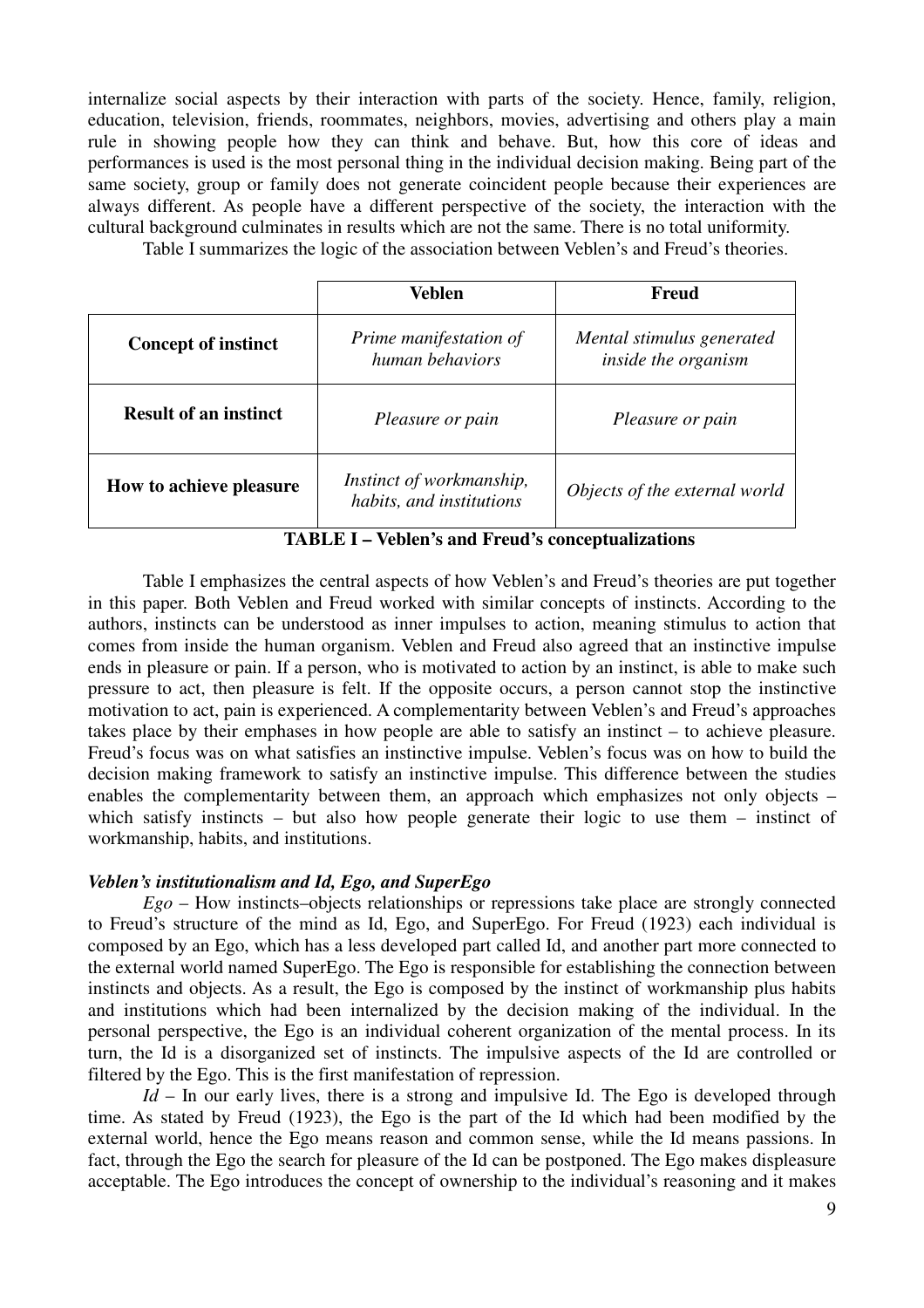an object and private properties become connected to an instinct, becoming symbols of status. Through the Ego the notion of pleasure of the Id is reviewed and rebuilt. It does not mean that instincts will not seek pleasure anymore. But the concept of what gives pleasure changes. When the Ego develops the concept of pleasure, it does not come from inside anymore. The pleasure has already become a personal issue supported by the collectivity.

*Groups* – Freud (1921) highlights that groups, as the leisure class, have a strong influence in the constitution and reconstitution of the Ego. The central point is that, in a modern society, groups reinforce the emulative logic of habits and institutions by making social status evident. Groups influence not only instincts-objects relationships but also how the instinct of workmanship is established. When there is a lost object, there is a search for a new object to replace it. A group is a guide for acceptance of this new relationship. In addition, groups show people when objects are lost. The esteem and status of objects varies through time. Groups signalize when an object does not have them anymore and where they can be found. To sum up, groups assist on how the Ego works.

*SuperEgo* – The SuperEgo partly supports the development of the Ego according to institutionalized methods of getting things done. As a consequence, the SuperEgo also strongly suggests ways and means to people and reinforce the establishment of habits of thought. The SuperEgo is an external and non-automatic part of the social structure in the mental activities of people. It is the part of the society which is not intrinsically present in the individuals' habits of thoughts. The SuperEgo is the social pressure to act and think in a way which people have not yet been convinced that is appropriated (and perhaps they never will be convinced of that). The SuperEgo is the part of the collectivity which has not been persuasive enough to be absorbed by individuals (and it may never be). As the Ego means pleasure from what was been learned from society, the SuperEgo means a demeaning feeling from the unlearned. Clearly, both Ego and SuperEgo have repressive features.

Habits and institutions of the SuperEgo can redefine ways and means which the Ego enabled, so objects of instinct can be reviewed, replaced or abandoned through the interference of the SuperEgo. If the SuperEgo is well connected to the Ego, probably the change of an object of instinct will be easy since everything is harmonic in concepts and how to do things. In this case, the disaffection and the demeaning feeling of a lost object do not take place because of an easy and quick replacement. However, when the SuperEgo does not have a good relation with the Ego, every modification in the object of the instinct will be felt as strongly repressive – regarding a wellestablished Ego. The relationship between the Ego and the SuperEgo represents the second manifestation of the repression, so this relationship can be more like learning and less like convincing.

*Socialization* – In the beginning of the mental life, there is a strong Id and a heavilly repressive SuperEgo. By socialization, the Ego is developed as a way to canalize Id impulses according to SuperEgo contents. Through time, the Ego tends to become more independent from the SuperEgo so when a person moves from an environment to another or the environment changes, the Ego tends to act in the way it is used to because of the habitual procedures which have been learned.

Figure I summarizes this logic.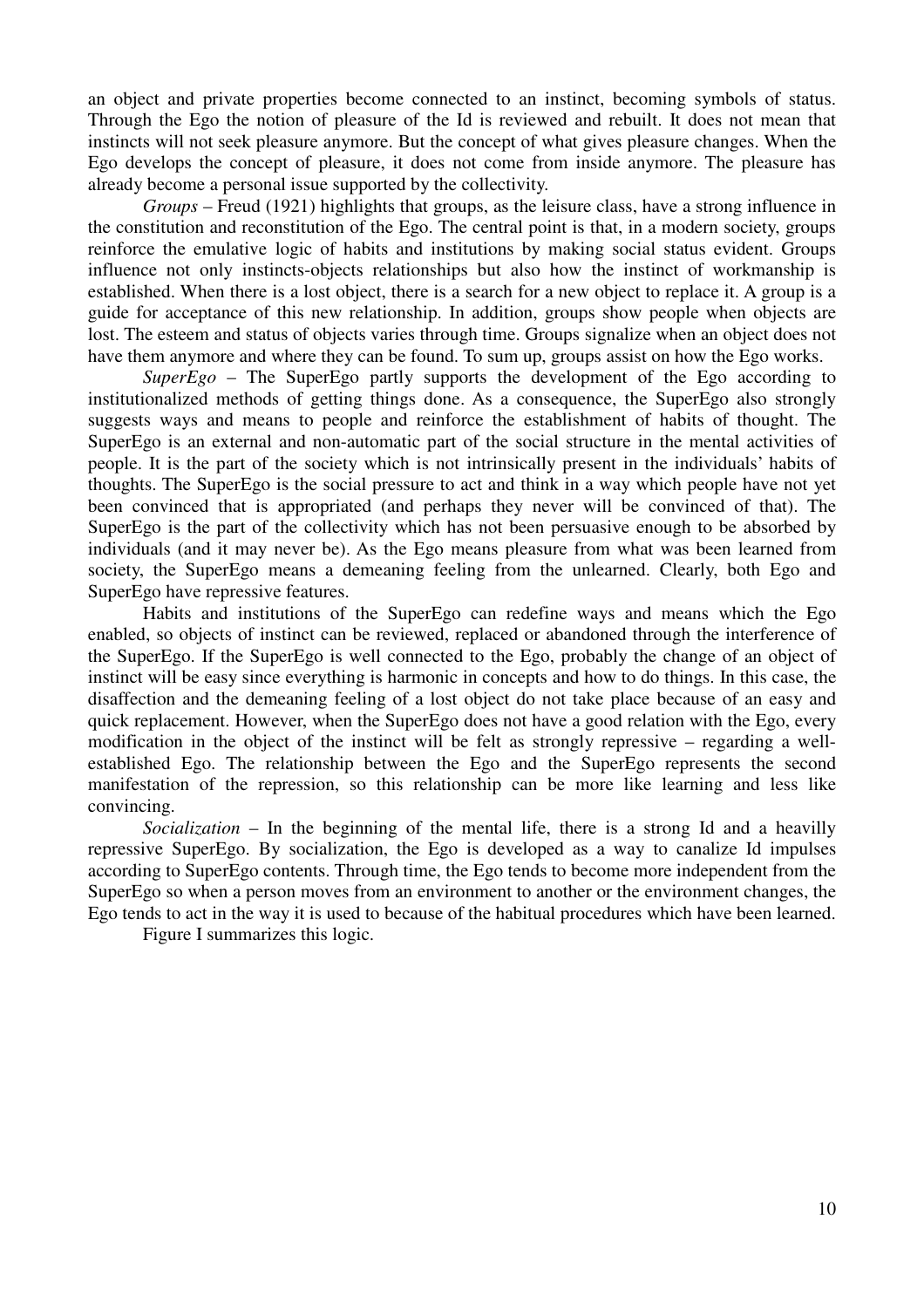

**FIGURE I – Veblen's institutionalism, Id, Ego, and SuperEgo** 

 Figure I emphasizes how socialization assists on the division of the mind in Id, Ego and SuperEgo taking into account Veblen's institutionalism. In this explanation the Id is the less developed part of the Ego, being composed by very basic instincts. Another part of the Ego is the SuperEgo, composed of habits and institutions not fully understood by the Ego. In the beginning of the mental life the Id and the SuperEgo are the strongest parts of the mind since the Ego itself is still in formation. The strength of the Id and SuperEgo in the beginning of life occur because the Ego is the most personal part of the structure of the mind which is built by personal experiences in the sociability process of the decision maker. The instinctive impulses of the Id become connected to what the SuperEgo shows as objects for those instincts. Through life this logic is absorbed by the ways and means through which the person thinks. As a result, the Ego is formed and a large number of objects of instincts are discovered as private properties. The process of construction of the Ego also culminates in the emulative logic of acquisition of properties.

 Among the elements which compose the Ego some of them are more relevant in the decision making process. A case in point is the instinct of workmanship (the deepest element). The instinct of workmanship represents the first repressive manifestation of the development of the decision making. This pioneering fits the instinct of workmanship in the emulative logic. The Ego is also composed by habits, institutions, and their relationships which are also relevant to decision making. Habits and institutions of the SuperEgo can support the Ego relationship with private properties. If the SuperEgo does not support the Ego relationship with private properties, the individual tends to be dissatisfied with hers/his acquisitions regarding the emulative logic of behavior. Once established the Ego is still suffering influence of the SuperEgo, which can express the other manifestation of the repression. The result is an emulative guide involving private properties, which is cumulatively reviewed trough time<sup>5</sup>.

l

<sup>&</sup>lt;sup>5</sup> Some observation must be introduced about Freud's structure of the mind. After he started to work with the approach of mind as Id, Ego and SuperEgo, Freud gave much attention to conscious aspects of the mind. In fact, Freud developed a first approach of the structure of the mind as unconscious, preconscious, and conscious levels (see Freud, 1915c).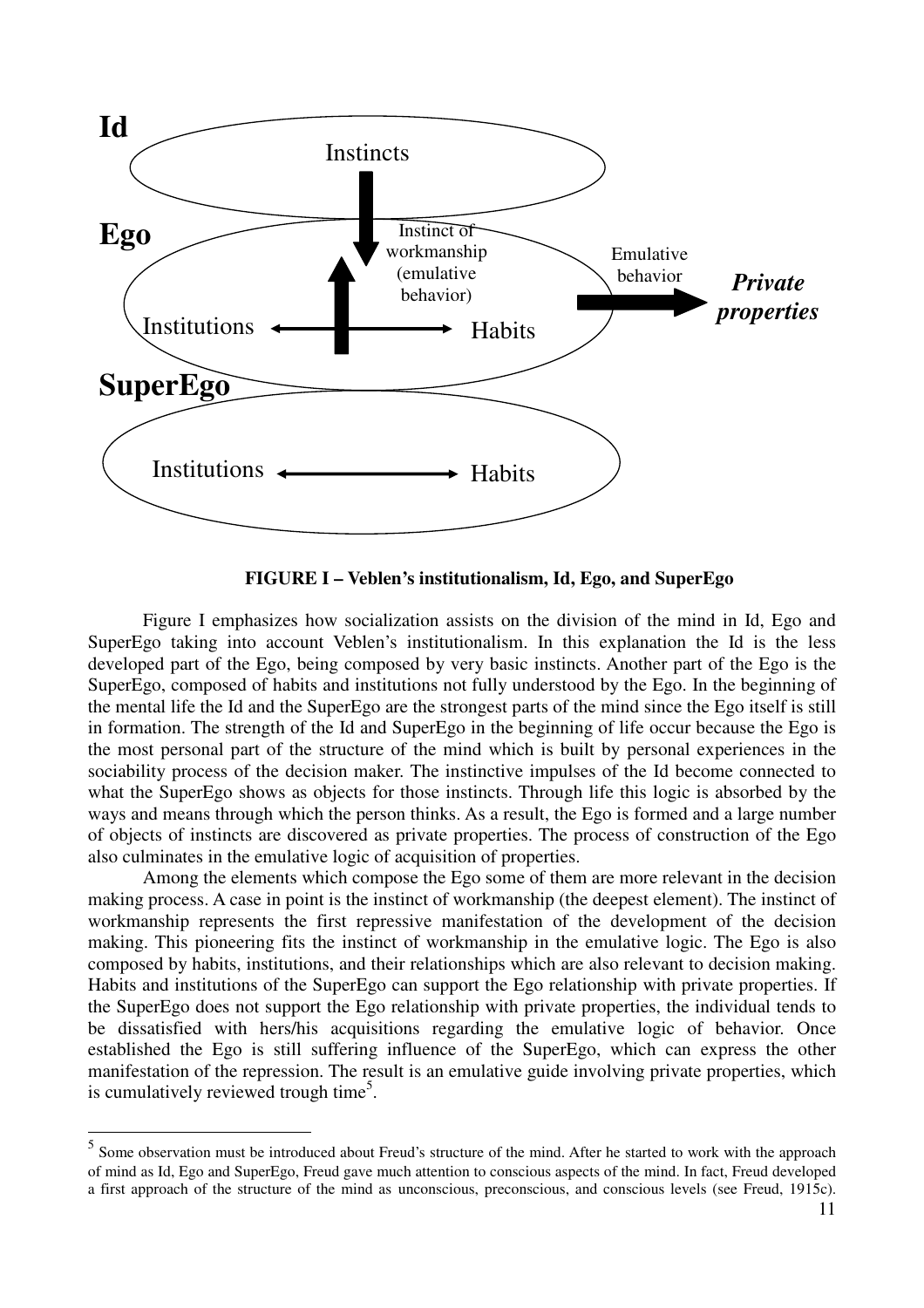## *Conspicuous consumption, instincts, and objects*

Consumers' decision making is a less explored theme in economics as an academic discipline. Contemporary microeconomics approaches are strongly focused on the behavior of the firm, technological development and their connections. Usually, the consumer is still a given utility maximization function for economic analysis. As highlighted by Ackerman (1997), in many sciences, the study of consumption has become an expressive and challenging field. A new interdisciplinary area of research on consumption has emerged in the 1980's drawing contributions and participants from sociology, anthropology, history, philosophy, literature, and marketing – even, on occasion, from economics.

Veblen was one of a few economists who took consumption into consideration in his work. Consumer's decision making is a central analytical point in *The Theory of the Leisure Class*. For Veblen (1899), conspicuous consumption results directly from the social importance of the leisure class. Here, Veblen's conspicuous consumption is presented with the help of the previous highlighted psychoanalytical elements. In this modified view, the central point is how objects are connected to an instinctive impulse or repressed in a consumption decision making environment composed by habits, and institutions.

*Conspicuous consumption* – For Veblen (1899), the leisure class regulates the conventionalities of the social emulative logic of consumption and its evolution. By emphasizing a social emulative logic of consumption mediated by the leisure class, Veblen's approach of consumption relies strictly on its conspicuous feature. Conspicuous consumption can be understood as a wasteful expending of money motivated by social esteem. The conspicuous consumer buys products looking for their status; hence she/he pays for such features of those products. As example, a conspicuous consumer who needs an automobile for transportation prefers a luxury than a popular car, in spite of a considerable difference in their prices. Obviously, for this example to make sense, the conspicuous consumer must be able to buy both cars despite their prices.

Members of the leisure class show their wealth by the possession of desired private properties. This process relies on the status displayed through the acquisition of objects. According to Trigg (2001), Veblen's conspicuous consumption means spending money on objects in order to display wealth to other members of society. As something acquired by the drive of social esteem, such objects are not directly related to the satisfaction of instincts themselves. Hence, objects that the leisure class uses to satisfy their instincts and the repression of what does not express status relies on the Ego-SuperEgo relationship (more on this below). Shipman (2004) expresses this point emphasizing that the central aspect of Veblen's conspicuous consumption is the connection of objects to impulses to "waste" despite the "taste". The former can be understood as a taste regarding a social learning through the institution of leisure class, a social shaping of preferences (see Ramstad, 1998). This is not to deny that tastes involve physiological dimensions, but that tastes involve more than just them (Pietrykowcki, 2004). In Veblen's perspective, tastes have a social dimension and conspicuous consumption is the most important factor in influencing consumers' behavior (see Trigg,  $2001$ ).<sup>6</sup>

 Conspicuous consumption - expressed in the waste of people on private properties as derived from the influence of the leisure class - takes place as a result of a key role played by institutions, their influence on ceremonial features of consumption (Veblen, 1899, 1914). The ceremonial features of products go beyond physical aspects, being institutionally created. Through ceremonial features people do not buy a t-shirt or a soda, but a Hollywood star's clothes and an

However, Freud himself recognized the limits of such approach. In Freud first approach of the mind as having a conscious level, conscience works as a descriptive term and perception itself means nothing about why something is perceived. Another point is that empirical evidence showed that an object, generally, is not conscious for a long time; simultaneously Freud did not present a clear definition of what the unconscious was. Hence, such approach does not offer a consistent analytical framework, Freud himself almost stopped to work with consciousness after Id, Ego, and SuperEgo formulation.

 $6$  For some empirical evidence of consumer's emulative behavior as stated by Veblen see Duesenberry (1949).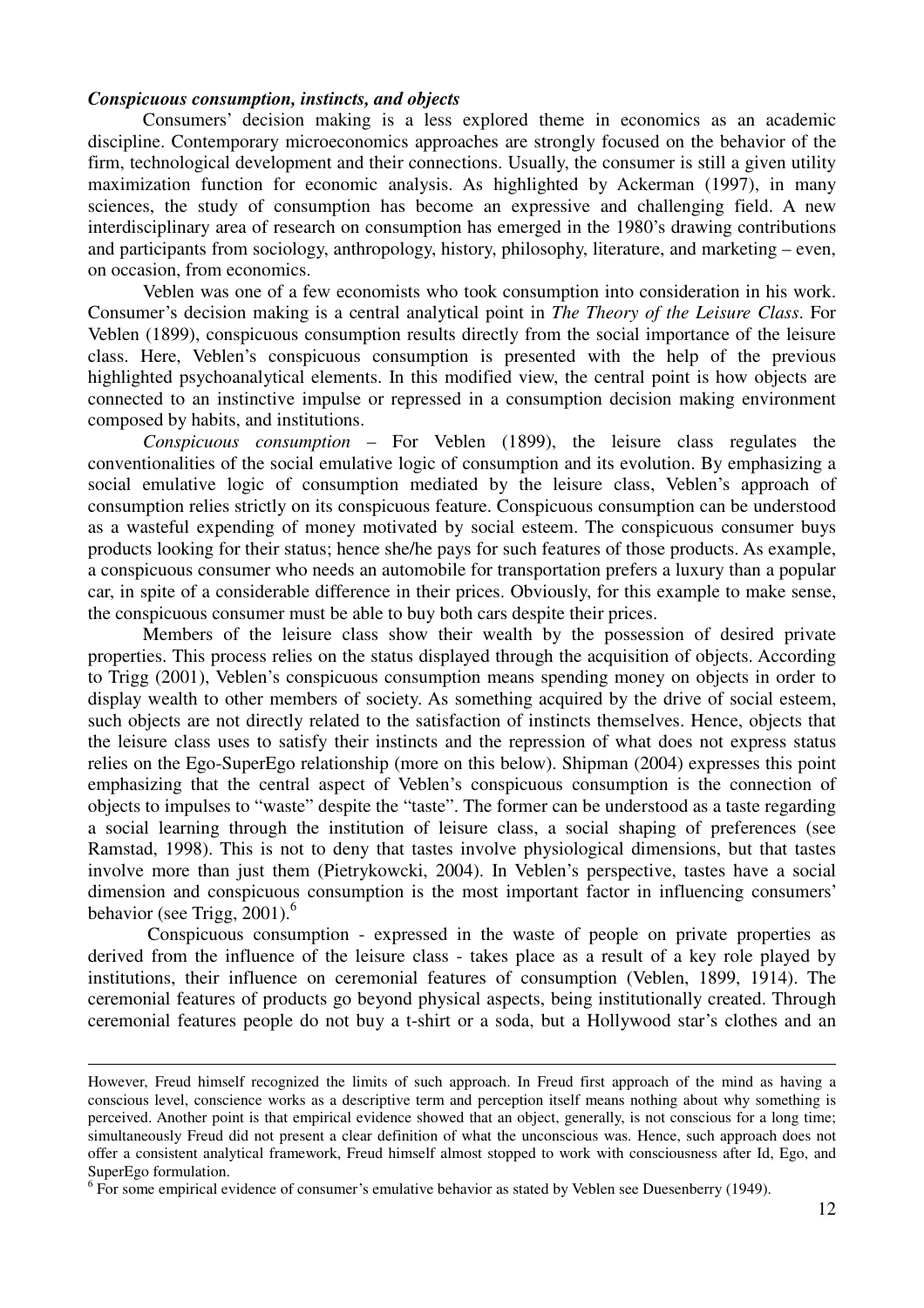energetic drink for young people.

 $\overline{a}$ 

 As something institutionally created, the ceremonial features of properties are more closely related to the second manifestation of the repression. Ceremonial features thus result from the relationship between the Ego and the SuperEgo. Through this connection people learn how objects should be related to the instinct of workmanship and to other habits in order to culminate in status showing results. However, conspicuous consumption can also concern the satisfaction of instincts – an Id-Ego relationship. As Veblen (1899) highlights, goods are both ceremonial and instrumental - a conspicuous consumer looking for a car to buy prefers a luxury than a plain property, although both perform well as a transportation means. To be sure, the instrumental feature of a private property conspicuously consumed can satisfy an instinct. But instinct satisfaction is only part of the decision making about what to buy, and do not account for the relevance of ceremonial features of goods in modern societies. Considering the instrumental-ceremonial dichotomy of private properties, it is possible to highlight two kinds of objects consumed by the leisure class: (1) a good that is incorporated in the habitual procedure of consumers by its instrumental features and, over time, its ceremonial features are developed; (2) a property that starts to be consumed because of its ceremonial features and, as a consequence, consumers use its instrumental features. The path of the former starts in Id-Ego relationships and migrates to Ego-SuperEgo relationships. The route of the latter is the opposite.

The ceremonial features of goods can also increase through time (see Ackerman, 1997). This means that the evolution of private properties in a society can occur without any change in the satisfaction of instincts. In this case, satisfaction comes from the success of the conspicuous consumer in displaying status through properties. A consequence of conspicuous consumption is that instincts can be satisfied and the person herself/himself may not. This occurs when emulative behavior ends up in displeasure. In this perspective, the displeasure comes from the instinct of workmanship and from the use of leisure class' habits and institutions in decision making. As a consequence, Veblen's analysis of consumption also takes into account impulsive forces which are not instinctual. These impulses are institutionally created and mediated through the leisure class. As a result, the instinct of workmanship is more than a habitual way to organize and canalize instinctive impulses to consumption. It is also a source of emulative impulses which are socially generated. That is why conspicuous consumption is more closely related to Ego-SuperEgo than to Id-Ego relationships.

The consumption driven by emulative behavior or regarding ceremonial features of goods can be called consumerism (Ramstad, 1998; Etzioni, 2004). According to Langlois & Cosgel (1998), in the history of a society there is an evolution from consumption to consumerism. In Veblen's (1899) perspective, consumerism is honorable because it is a mark of wealth and personal success which are socially comprehended as desirable things. To be an owner of emulated goods marks a position of esteem, status, and honor. Such qualities come from the other individuals in the same society since for something to endow prestige it must be seen as reputable by "the eyes of the society". That is why conspicuous consumption influences every consumer and not just the leisure class.

Veblen (1899) also stresses some main features of goods conspicuously consumed. For Veblen (1899), the most usual form of conspicuous consumption is the "wearing of liveries". The "wearing of liveries" is the consumption of objects which is more likely to be observed and seemed by the society, such as food, clothing, dwelling, and furniture. Another kind of product usual to conspicuous consumption is "luxuries". For Veblen (1899) the ceremonial differentiation of luxuries is better seen in costly goods. The cost makes them noble and honorific which generate the pleasure of their consumption. "Wearing of liveries" and luxuries are expressions of ceremonial features of goods which are connected to the reputability of products by wastefulness. According to Veblen (1899), for a good be reputable it must be wasteful<sup>7</sup>.

 $<sup>7</sup>$  As in the dichotomy regarding ceremonial and instrumental features, Veblen (1899) highlights that a given product</sup> does not need to be exclusively wasteful in order to come under the category of conspicuous consumption. Indeed they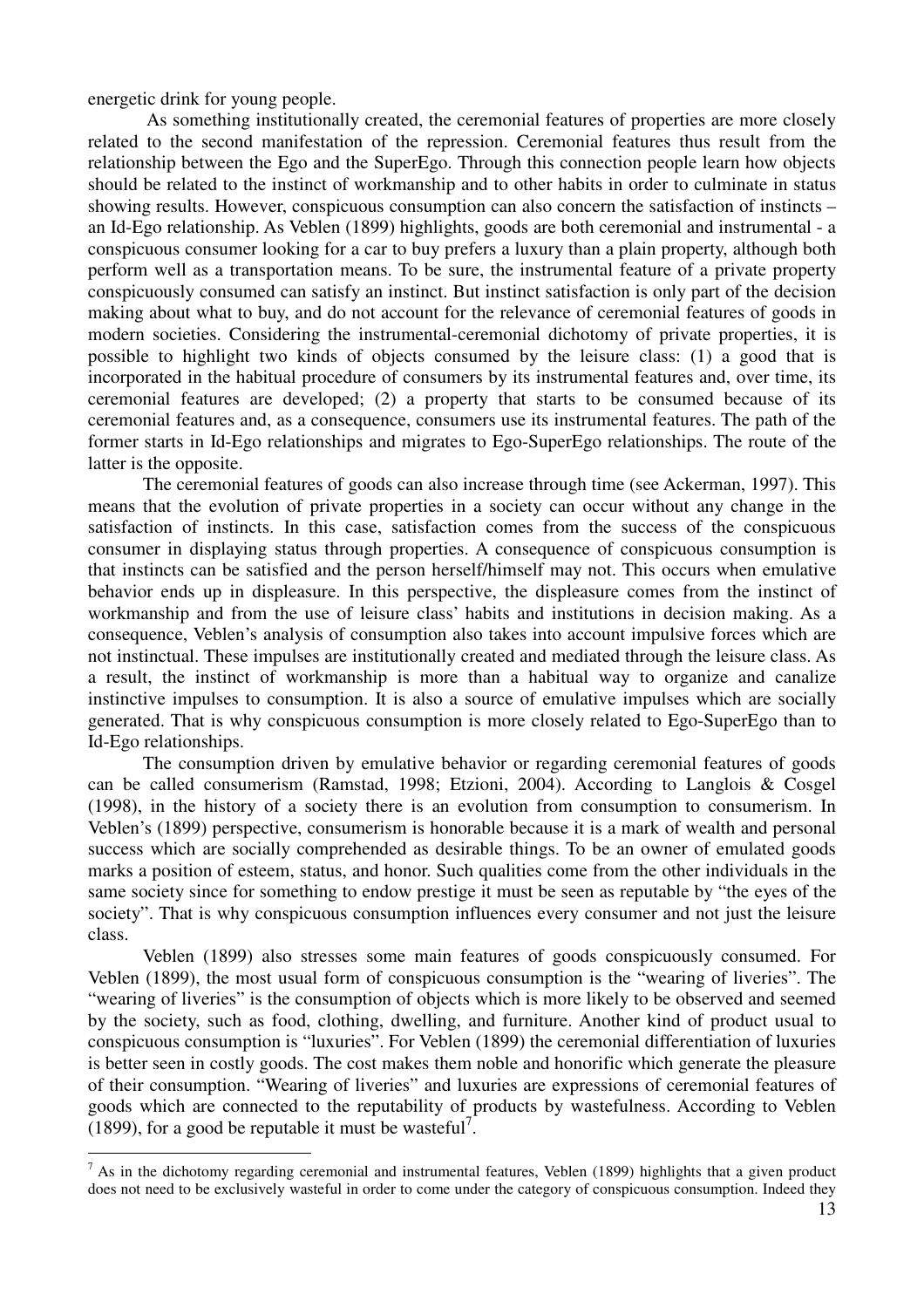*Fashion* – As stated by Veblen (1899), the conspicuous waste of goods finds is finely illustrated in clothing, because it is always in evidence which make clothing as expression of wealth more obviously present or, at least, more universally practiced than other kind of consumption. In chapter seven of *The Theory of the Leisure Class* Veblen uses such example as a guideline to illustrate fashion. In that chapter, Veblen (1899) emphasizes two possible explanations for such phenomenon. One of Veblen's explanations about fashion regards a competition among different features of leisure classes, and their consequences, among countries. This explanation can be questioned on the grounds of being valid only in isolated cases, not as a general rule. The other explanation relies on fashion as constant changes from a season to another – something extremely visible in clothing. For Veblen (1899), these modifications work under the conspicuous waste. The change from a season to another increases the wastefulness of goods. Each variation of the objects by fashion must be in accordance to an accepted standard of wastefulness.

Veblen himself recognizes that this approach does not give a full explanation of how fashion works and that explanation is the focus of one of the criticism Veblen's conspicuous consumption. Colin Campbell (1994, 1995) argues that Veblen's conspicuous consumption does not deal with fashion or novelty and that it is "ahistorical" - as if once a person achieved the leisure class standard the evolution of consumption would be over. Campbell's criticism, however, seems to be misplaced. As highlighted in Veblen (1898, 1899), institutions are outgrowths and mediated by habits of thought, hence they are a usual logic of thinking. That logic makes the connections among thinking and objects, such as in what to wear in jogging and Adidas trainers. Those relationships are not unchangeable, as Campbell (1994, 1995) suggests, for a collective logic can always be transformed by a new one that reaches critical mass (Reebok or Nike trainers, or perhaps we should ask the first teenager we meet in the streets).

Consumers' habits do not strictly determine what is purchased but they are part of the decision making about how to acquire goods. These objects also change, such as features of Armani's suits vary through time (but they are still suits, and are still Armani's). That means that in Veblen's conspicuous consumption there is evolution in objects of consumption. This is the basis of Veblen's analysis about fashion and also means that once a consumer is able to practice the leisure class's logic of consumption, she/he is still stimulated to conspicuously update its consumption choices according to a changing environment in which new or old objects gain or lose status content. As for Campbell's criticism to be valid, habits of thought must be considered a result of conspicuous consumption. In every single approach of consumption, not only Veblen's, how to consume is, or must be, different of what to consume. The satisfaction generated by knowing how to acquire wasteful goods takes place by their acquisition; if such achievement is over there is no satisfaction anymore, but the habit can still go on. Then, the emulative logic is a not a result. Campbell's criticism does not take into account that the SuperEgo presents new objects and ways to acquiring pleasure.

 For a socialized person in a modern society, the Ego-SuperEgo relationships tend to harmony through emulative behavior toward the leisure class. Such harmony makes the second manifestation of repression much more like a replacement of goods, or their features, than a repressive happening in itself. Hence, the Ego can easily internalize what the SuperEgo presents to it. In this way, the evolution of the ceremonial aspects of goods themselves occurs according to the wastefulness of goods generated by the existence of the leisure class. The presence of the leisure class in a society, as well as its implication in the emulative behavior and decision making of people as something institutionally built, do not change easily. However, its manifestation in features of conventional schemes of consumption can be modified. This is at the core of Veblen's explanation of fashion, for instance.

This evolution of wastefulness generated by fashion is understood, by conspicuous

rarely are. However, the element of waste tends to predominate. The relationship between wastefulness and a social lifestyle is also analyzed by Mitchell (1912) and Stanfield and Stanfield (1980) in an Institutional Economics perspective.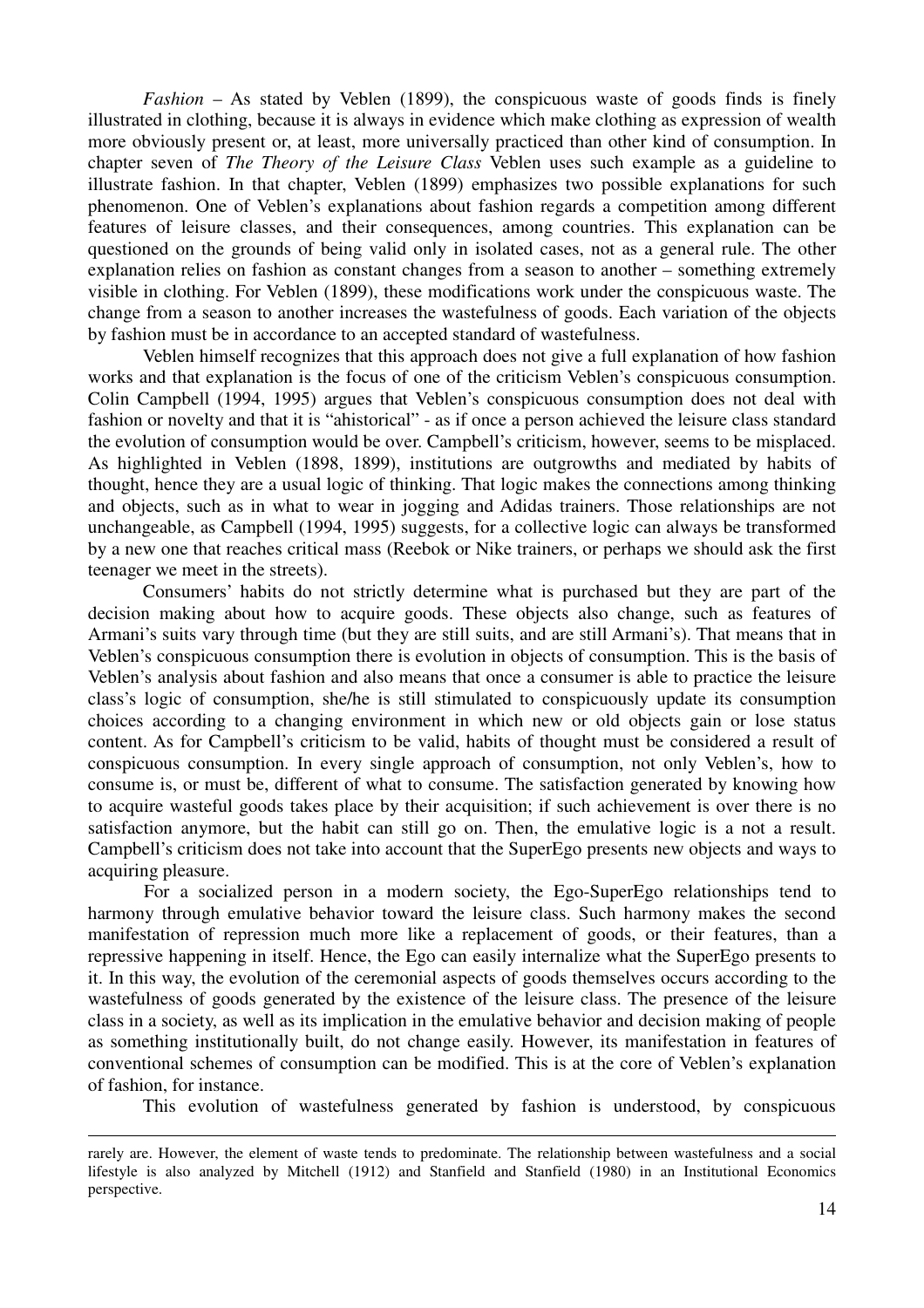consumers, as improvement in goods. This, in turn, is a higher level in achieving the pleasure generated by the emulative logic. In order to avoid displeasure of a less developed and, consequently, demining standard of consumption people must cultivate tastes and preferences according to the nobility of goods and their evolution. Therefore, in Veblen's institutionalism, the evolution of tastes and preferences is a result of a search for pleasure according to an emulative logic.

To sum up, consumption is a meaning of a standard of life which is supported by habitual procedures. Meanings of standard of life expressed by consumption take place through what is consumed. Institutionalized goods as object of consumption generate what individuals perceive as the desirable result of consumption – satisfaction. In *The Theory of Leisure Class*, Veblen's central point of analysis is how the logic of the consumer is built and reinforced. How decision making towards given products changes is also presented, but Veblen (1899) recognizes that his theory accounts only partially for it, as in the fashion phenomenon.

#### *Final comments*

This paper considered Veblen's writings on consumption in light of a paradigm in psychology focused in behavior as a result of inner impulses that drive individuals to relate to the external world. Freud's writings were used as the canonical text of such paradigm. For Veblen and Freud, people are motivated to act by instincts, but instincts are just motives and do not represent actions themselves. To act, people put their instincts in practice, but in a non-deterministic way. Action thus occurs by the relationship between personal instincts and objects of the external world. These instincts-objects relationships are established through a socialization process. Society is an entangled set of institutions which results form the manifestation of habits and regularities and which generate foreseeable occurrences in thoughts. Those institutions mediate a collective learning through which people comprehend how to use objects of the external world to satisfy their inner impulses.

 According to Veblen, in decision making there is a deep habitual procedure called the instinct of workmanship which is responsible for the organization and canalization of instincts to a material end. Hence, the instinct of workmanship has a well-defined goal: satisfaction through the ownership of objects of the external world. Satisfaction of instincts is a consequence of the occurrence of the private property and the leisure class. The leisure class is considered the higher class in a society traditionally linked to honorable activities and standards of consumption. Private properties related to the leisure class become something desirable because of the social esteem connected to such objects. Consequently, the instinct of workmanship and habits of thought work according to an emulative logic reflected in the establishment of instincts-objects relationships.

 As for Freud's structure of the mind as Id, Ego, and SuperEgo, the Id consists of instinctive impulses, the Ego consists of the instinct of the workmanship, habits and institutions internalized by the decision maker, and the SuperEgo consists of habits and institutions that are not an inner or automatic part of the decision making. Between the Id and the Ego, and the Ego and the SuperEgo, connections between instincts and objects can happen or be repressed. A strictly repressive procedure is more likely to occur in the Id-Ego relationship, it usually happens in the beginning of life when the person is learning how to deal with instinctive impulses. In this phase of life, taking instincts-objects relationships for granted is usual since the individual's background is being built. Between the Ego and the SuperEgo, a learning process of how to connect objects to instincts is more common. When the Ego is well-developed, the person already internalized some institutional content of decision making. Consequently, how instincts-objects relationships will be established or reinforced depend on the harmony between the institutional content of the Ego and the SuperEgo. If the relationship is harmonic a learning process will take place. Otherwise, repression can occur.

 The present approach also revisited Veblen's conspicuous consumption, an application of the emulative logic on the consumer behavior. The conspicuous consumption is a wasteful expending as a result of the emulative logic generated by the leisure class. This emulation works on ceremonial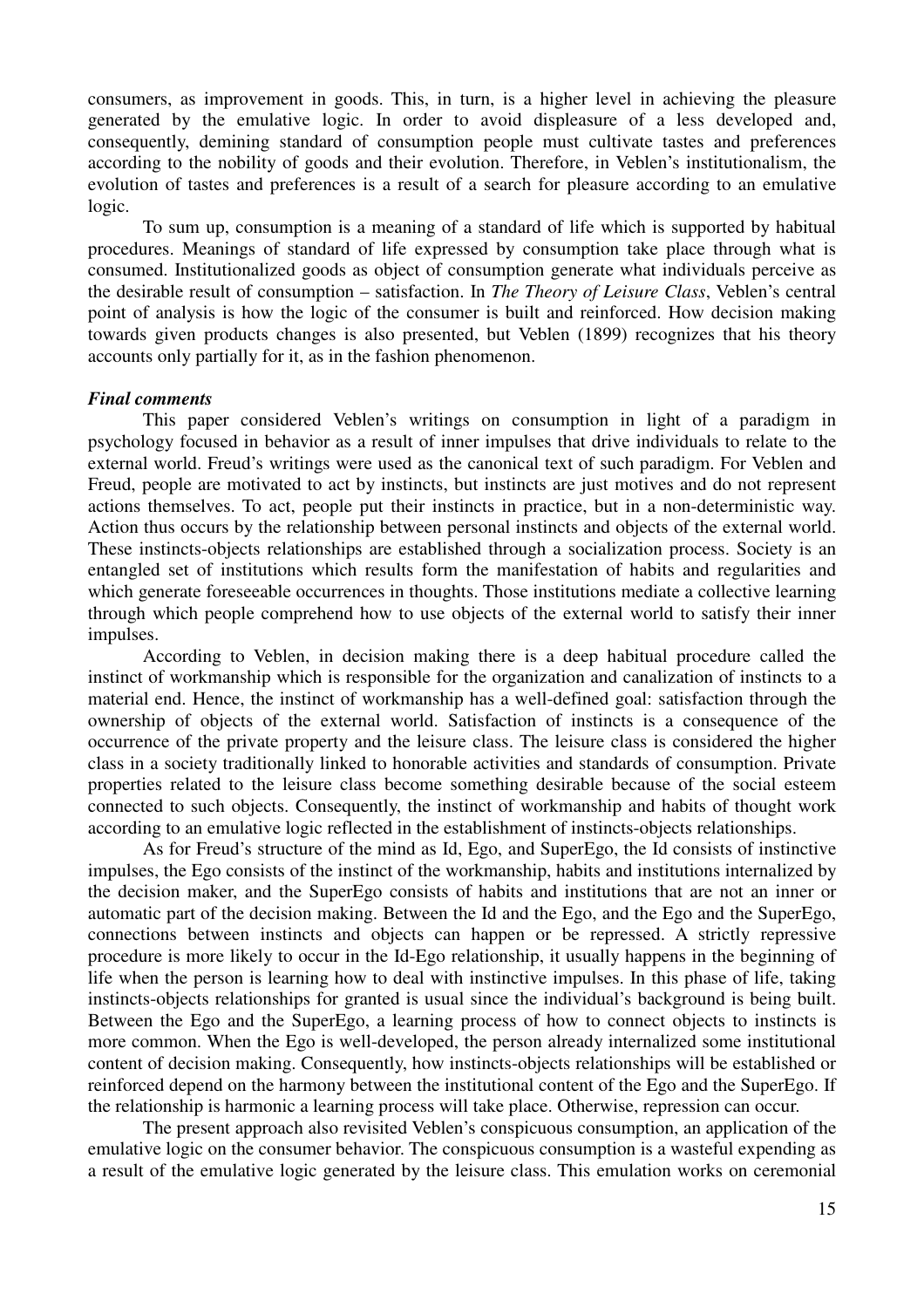features of goods. They are characteristics beyond physical and practical aspects incorporated in products which modify them and give them desirable contents. Indeed, acquiring goods with pleasurable ceremonial features is not a matter of instincts satisfaction, but a result of the instinct of workmanship and leisure class' habits and institutions. Consequently, ceremonial features are created by the interaction between the Ego and the SuperEgo. Through this relationship people learn how to deal with the wastefulness of goods to culminate in status showing results. By the same process, changing in wasteful features can be easily incorporated in the decision making of the conspicuous consumer. By emphasizing a psychoanalytical basis of Veblen's theory, mainly the relationship between the decision making and objects of the external world, Collin Campbell's criticism was stressed as a miscomprehension of Veblen's conspicuous consumption.

 In this analysis of Veblen's conspicuous consumption there is an important insight to be stressed. Veblen's approach clearly moves from a psychological paradigm to another. When Veblen theorizes about how an individual becomes socialized, his approach is guided by how inner impulses in contact with the external world culminate in behavior. However, when Veblen analyzes an already socialized person, the focus is on how what had been learned about the external world motivates her/him to behave. In fact, Institutional Economics' studies post-1950 has been focused on this other psychological paradigm, a cognitive one. One approach does not exclude the other and both offer important insights to the development and improving of the current Institutional Economics. Indeed, the Ego-SuperEgo relationship relies on cognitive learning.

## *References*

- Ackerman, F. (1997) Consumed in theory: alternative perspectives on the on the economics of consumption. *Journal of Economic Issues*, XXXI (3): 651-663
- Asso, P.; Fioritto, L. (2004) Human Nature and Economics Institutions: Instinct Psychology, Behaviorism, and the Development of American Institutionalism. *Journal of the History of Economic Thought* 26(24):445-477.
- Campbell, C. (1994) Consuming goods and the good of consuming. *Critical Review*, 8(4): 503-520
- Campbell, C. (1995) The sociology of consumption. In: Miller, D. *Acknowledging consumption*. London and New York: Routledge
- Cordes, C. (2005) Veblen's "instinct of workmanship", its cognitive foundations, and some implications for Economic Theory. Journal of Economic Issues, XXXIX (1): 1-20
- Cordes, C. (2007) Turning Economics into an Evolutionary Science: Veblen, the selection metaphor, and analogical thinking. *Journal of Economic Issues*, XLI (1):135-153
- Duesenberry, J. (1949) Income, saving and the theory of consumer behavior. London: Oxford University Press.
- Dugger, W. (1980) Power: an institutional framework of analysis. *Journal of Economic Issues*, vol. XV, n. 4, p. 897-907.
- Etzioni, A. (2004) The post affluent society. Review of Social Economy, LXII(3): 407-420
- Freud, S. (1915a) *Instincts and their vicissitudes*. In: Strachey, J. The standard edition of the complete psychological works of Sigmund Freud, Volume XIV (1914-1916). London: Hogarth Press.
- Freud, S. (1915b) *Repression*. In: Strachey, J. The standard edition of the complete psychological works of Sigmund Freud, Volume XIV (1914-1916). London: Hogarth Press.
- Freud, S. (1915c) *The Unconscious*. In: Strachey, J. The standard edition of the complete psychological works of Sigmund Freud, Volume XIV (1914-1916). London: Hogarth Press.
- Freud, S. (1917) *Morning and Melancholia*. In: Strachey, J. The standard edition of the complete psychological works of Sigmund Freud, Volume XIV (1914-1916). London: Hogarth Press.
- Freud, S. (1925) Group Psychology and the Analysis of the Ego. In: Strachey, J. The standard edition of the complete psychological works of Sigmund Freud, Volume XVII (1920-1922). London: Hogarth Press.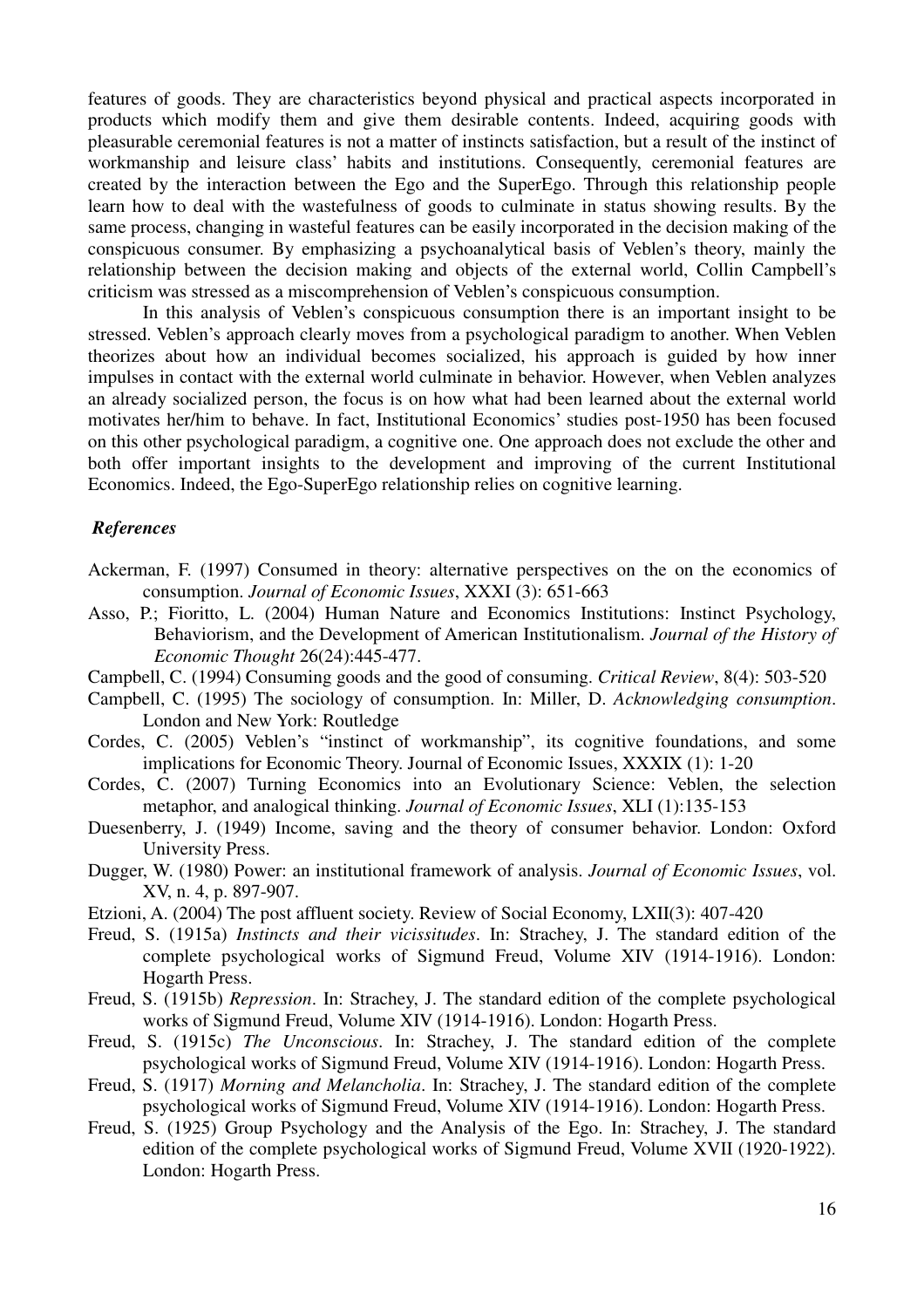- Freud, S. (1923) *The Ego and the Id*. In: Strachey, J. The standard edition of the complete psychological works of Sigmund Freud, Volume XIX (1923-1925). London: Hogarth Press.
- Hamilton, D. (1919) The Institutional Approach to Economic Theory. *The American Economic Review*, 9(1): 309-318
- Hodgson, G. (1998) The approach of institutional economics. *Journal of Economic Literature*, XXXVI(1): 166-192.
- Hodgson, G. (2002a) The evolution of institutions: an agenda for future theoretical research. *Constitutional Political Economy*, 13(2): 111-127
- Hodgson, G. (2002b) Darwinism in economics: from analogy to ontology. *Journal of Evolutionary Economics*, 12, 259-281.
- Hodgson, G. (2003) The hidden persuaders: institutions and individuals in economic theory, *Cambridge Journal of Economics*, 27: 159-175.
- Hodgson, G. (2004a) Reclaiming habit for institutional economics. *Journal of Economic Psychology*, 25: 651-660
- Hodgson, G. (2004b) *The Evolution of Institutional Economics: agency, structure and Darwnism in American Institutionalism*. London: Routedge.
- Hodgson, G. (2004c) Veblen and Darwnism. *International Review of Sociology*, 14(3): 343-361
- Hodgson, G. (2008) How Veblen generalized Darwinism. *Journal of Economic Issues*, XLII(2): 399-405
- Hodgson, G.; Knudsen, (2006) Dismantling lamarckism: why descriptions of socio-economics as Lamarckian are misleading. *Journal of Evolutionary Economics*, 16(5): 343-366
- Hodgson, G.; Knudsen, (2007) Evolutionary theorizing beyond lamarckism: a replay to Richard Nelson. *Journal of Evolutionary Economics*, 17(3):353-359
- Mayhew, A. (1987) The beginning of the institutionalism. Journal of Economic Issues, XXXI (3): 971-997
- Mayhew, A. (1998) On the difficult of evolutionary analysis. *Cambridge Journal of Economics*, 22: 449-461.
- Melody, W. (1987) Information: an emerging dimension of institutional analysis. *Journal of Economic Issues*, vol. XXI, n. 3, p. 1313-1339
- Michell, W. (1912) The backward art of spending money. *The American Economic Review*, II: 269- 281
- Monasterio, L. (1998) *Guia para Veblen: um estudo acerca da Economia Evolucionária*. Pelotas: Editora Universitária.
- Nelson, R. (2006) Evolutionary social science and universal Darwinism. *Journal of Evolutionary Economics*, 16 (5), 491-510.
- Nelson, R. (2007) Comment on: dismantling lamarckism: why descriptions of socio-economic evolution as lamarckian are misleading, by Hodgson and Knudsen. *Journal of Evolutionary Economics*, 17 (3), 349-352.
- Peukert, H. (2001) On the origins of modern evolutionary economics: the Veblen Legend after 100 years. *Journal of Economic Issues*, XXXV (3): 543-555
- Ramstad, Y. (1998) Veblen's propensity to emulation: is it passé? In: Brown, D. *Thorstein Veblen in the Twenty-First Century*. Cheltenham: Edward Elgar
- Redmond, W. (2006) Instinct, culture and cognitive science. *Journal of economic issues*, XL(2): 431-438.
- Rutherford, M. (1984) Thorstein Veblen and the process of institutional change. *History of Political Economy*, 16(3): 331-348
- Rutherford, M. (1998) Veblen's evolutionary programme: a promise unfulfilled. *Cambridge Journal of Economics*, 22: 467-477
- Rutherford, M. (2000) Institutionalism Between the Wars. *Journal of Economics Issues* XXXIV (2):291-303
- Searle, J. (2005) What is an institution? *Journal of Institutional Economics*, 1(1): 1-22.